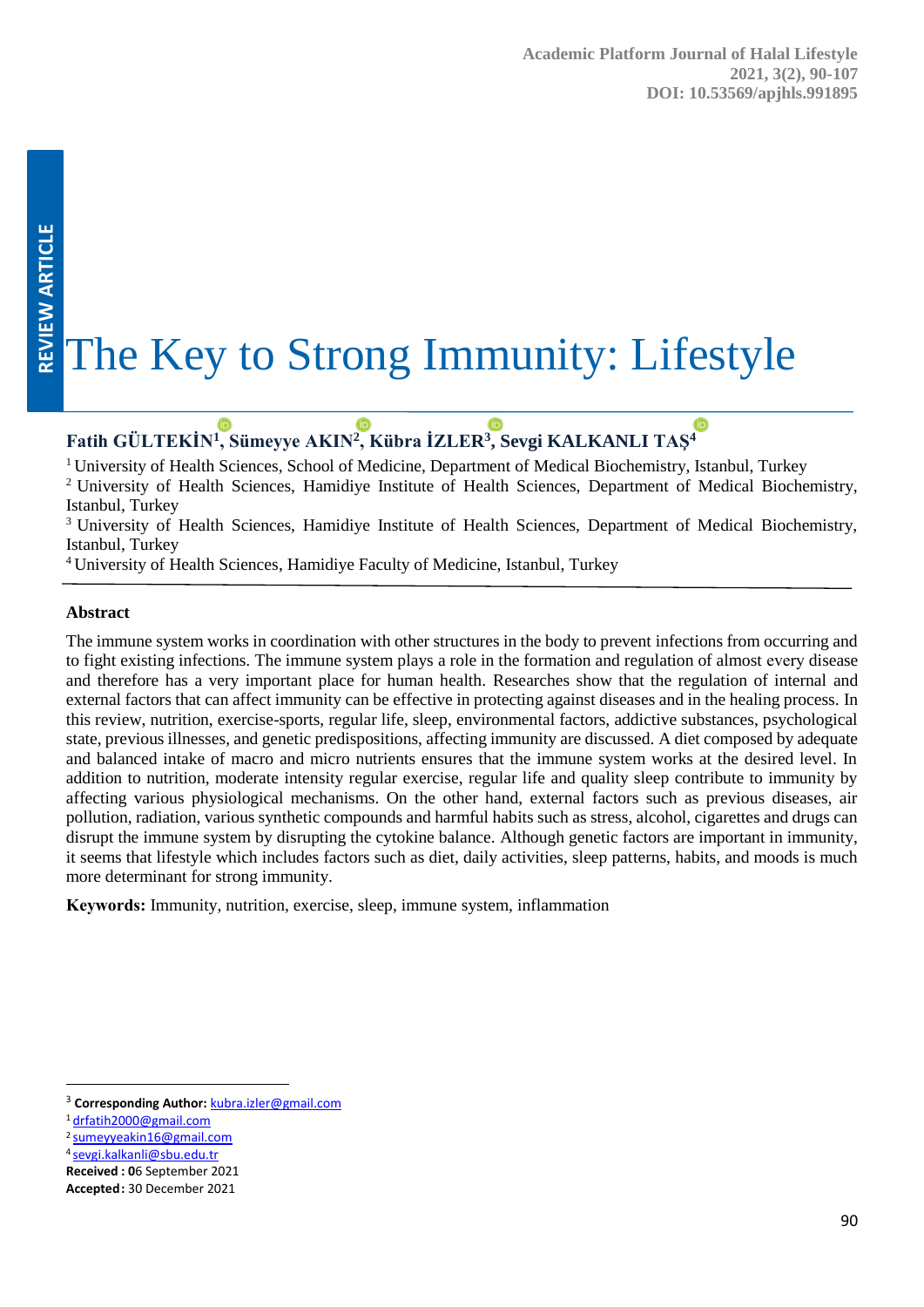## **1. Introduction**

The immune system performs an important function by working as an orchestra with its cells, tissues, and molecules, preventing infections from occurring and fighting infections that settle. The host defense system, which contains many biological structures and processes that act simultaneously and regularly against pathogens and damaged tissues within the organism, consists of innate immunity that creates the first protective barrier and then (in connection to the innate immunity) acquired immunity that develops more specifically and more effectively (Abbas, 2018).

These immunological functions among individuals show heterogeneity in terms of some factors such as genetics, environment, lifestyle, and nutrition (MacGillivray, 2014). The correct functioning of the immune system has an important place in the protection of the body against harmful organisms, therefore, in the prevention of diseases and the course of treatment. This review aims to understand and collectively evaluate the factors that will protect the immune system.

#### **2. Nutrition**

The interchangeable effects of nutrition on immune functions have been studied as an important factor for the past decade, and research in this area has become an outstanding study topic called nutritional immunology. As with other body systems, the immune system requires sufficient nutrients for proper functioning (MacGillivray, 2014).

Nutrition is generally accepted as a determining factor of the immune response, and epidemiological and clinical data show that nutritional deficiencies can alter the immune response and increase the risk of infection. Previous studies have confirmed that impaired immunity is a critical factor in infection associated with malnutrition (Kubena, 1996).

Nutrition plays a very important role in the development, management, and treatment of non-communicable diseases such as allergic diseases, cancer, diabetes, and cardiovascular diseases. Such non-communicable diseases have welldefined immunopathological processes and nutrition is thought to affect disease risk and management as an immunomodulator (Venter, 2020).

In Western countries, where the incidence of immune-related diseases is high, it is noted that diseases typically result from high-calorie intake, fat, sugars, and low fibrous food consumption. Information on the development of less chronic inflammatory diseases and allergic diseases has been provided with specific nutrients and dietary models (Schwingshackl, 2015; Schulze, 2018).

In the data on nutrition models, especially the Mediterranean diet attracts attention. It has been suggested that wheezing or eczema is less common in babies of mothers who adapt to this nutrition model during pregnancy (Venter, 2020).

The European Academy of Allergy and Clinical Immunology (EAACI) emphasized that the inadequacy of the nutritional variety defined as the numerical and ideal consumption frequency of food groups consisting of different foods in infancy results in allergies seen in childhood (Ruel, 2003; Venter, 2020). In studies related to the prevention of childhood allergies, it has been understood that the effect of dietary diversity on the microbiome and immune system may affect allergy outcomes and it has been found that this change in the immune system is associated with several immune antigen tolerance mechanisms, including regulatory T and B cells, immune regulatory cytokines and suppressed IgE antibodies, as shown in other allergen tolerance models (Venter, 2020; Rivas, 2016; Palomares, 2017). The immune system develops an appropriate tolerance to prevent unwanted responses to harmless foreign substances or healthy tissues (Nicholson, 2016).

Nutritional deficiencies are particularly common in underdeveloped regions and contribute to the high incidence of morbidity and mortality from infectious diseases. Nutritional deficiencies should be corrected for the immune system to perform its functions. If some foods are taken in the recommended amount; It has been found to contribute to the optimization of immune functions, including resistance to infection (Black, 2014; Bailey, 2015).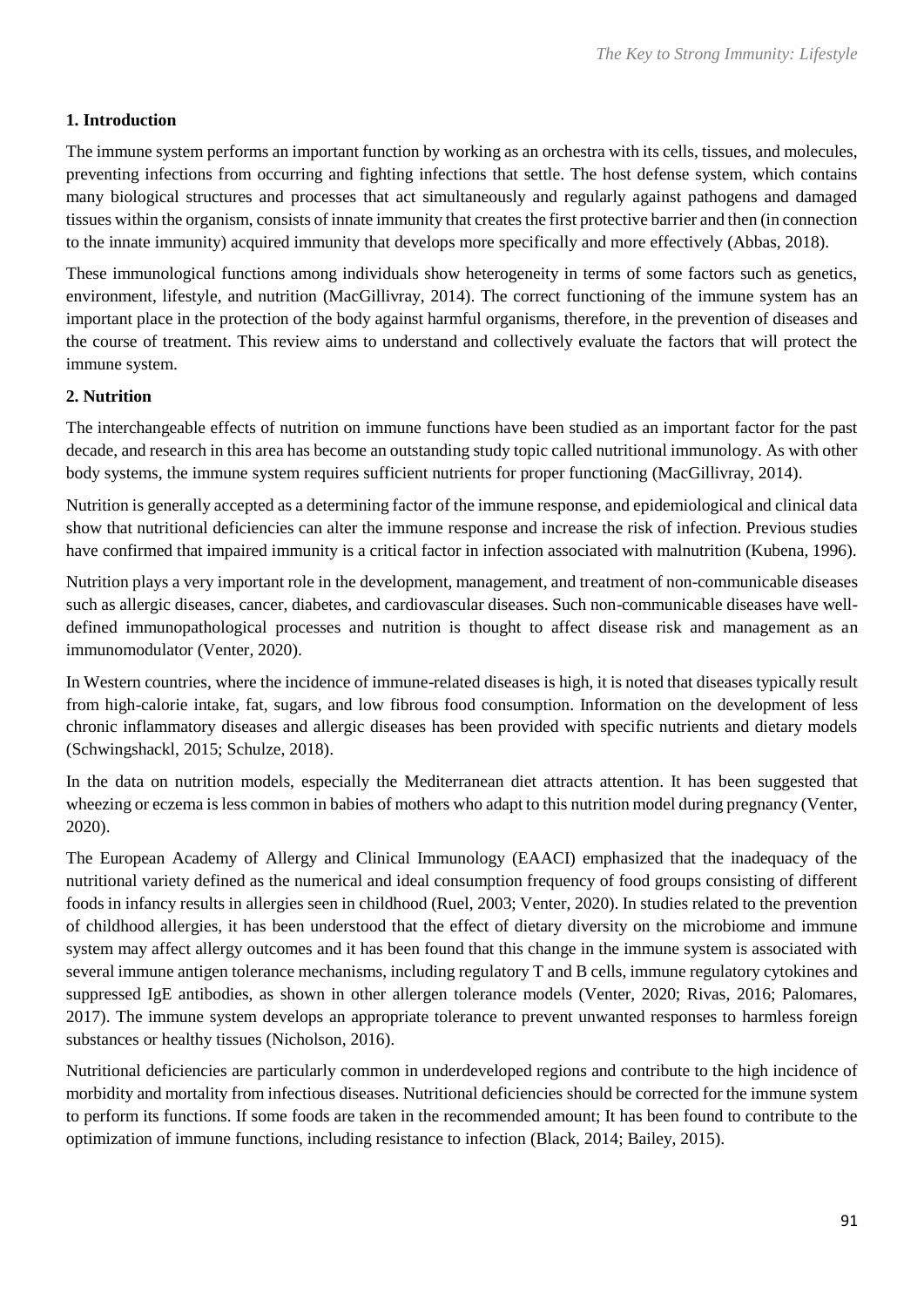## **2.1. Nutritional Components**

## *Vitamin A.*

Vitamin A plays a role in the innate and acquired immune functions. Vitamin A deficiency can impair barrier function, alter the immune response, and increase susceptibility to many infections (Calder, 2013). Intestinal barrier and mucus secretion, which may facilitate the entry of pathogens, have been shown to be impaired in mice with vitamin A deficiency (Ahmed, 1990). Vitamin A has an important place in the regulation of cells that control negative immune reactions. In vitamin A deficiency, the activity of natural killer cells may decrease and disrupt the response to the vaccine (Ross, 1996). Vitamin A deficiency is associated with increased morbidity and mortality for children. These rates have been reported to be associated with respiratory infections, diarrhea, and measles. In children with vitamin A deficiency, when supplements were given, an increase in the treatment of infectious diseases and a decrease in the morbidity rate was observed (Bailey, 2015).

Vitamin A is found in animal tissues in the form of retinoids and in plant tissues in the form of carotenoid. Retinoic acid supports T cell movement to gut-associated lymphoid tissues (Iwata, 2004). Carotenoids are stored in tissues and multiply in plasma and can be converted to vitamin A. There are studies showing that it can increase immune function by preventing oxidative stress due to being an antioxidant (Maijo, 2014). High doses of vitamin A have a strong teratogenic effect. The synthetic derivative of vitamin A, isotretinoin, is responsible for craniofacial defects together with a syndrome involving malformations of the central nervous system, heart, and thymus. Therefore, synthetic forms and excessive consumption are not recommended during pregnancy (Guillonneau, 1998).

## *Vitamin D.*

Vitamin D and its metabolites have many roles in the immune system, autoimmunity, and susceptibility to infections. Vitamin D is converted into its active form, 1,25-dihydroxy vitamin D3 in kidneys. Immune cells both respond to vitamin D and are involved in its production. For this reason, vitamin D can directly affect host defense by providing antimicrobial peptide synthesis from macrophages (Calder, 2013). People who are deficient in vitamin D have been found to be at increased risk of respiratory viral infections (Sabetta, 2010). In a study conducted in Japan, schoolchildren were given a vitamin D supplement for 4 months during the winter, and there was a 40% reduction in the risk of developing influenza (Urashima, 2010). These studies show that vitamin D may reduce susceptibility to infections, thereby increasing immune function. Although there is a lot of research on the immune-supportive effects of vitamin D, it has been stated in some studies that it may have an immunosuppressive effect by playing a role in the prevention of autoimmunity. Current evidence suggests that vitamin D is a regulator of immune function, but its effects will depend on the immunological condition (Black, 2014). According to a study conducted in 489 patients who had their vitamin D levels measured 1 year before the COVID-19 test, it was found that the rate of being positive in patients with insufficient vitamin D levels was 1.77 times higher. It is thought that vitamin D strengthens innate immunity, thus reducing transmission. Moreover, high vitamin D level is associated with a low interlockin 6 level, which is the main target in controlling the cytokine storm seen in COVID-19 (Meltzer, 2020).

## *Vitamin E.*

Vitamin E is a fat-soluble antioxidant that can protect polyunsaturated fatty acids (PUFAs) in cell membranes from oxidation, reduce the production of reactive oxygen species (ROS) and reactive nitrogen species (RNS), and modulate signal transduction (Lee, 2018). It is a fat-soluble antioxidant that strengthens immune functions. It is found in the membrane of all nuclear cells, especially in the membrane of immune cells. Vitamin E consists of biologically active tocopherols and tocotrienols. Especially, α-tocopherol is frequently used in researches. Vitamin E can increase T cell function by directly affecting membrane integrity, signal transduction, or indirectly by reducing the production of suppressive factors such as prostaglandin E2 (PGE2) by macrophages (Maijo, 2014).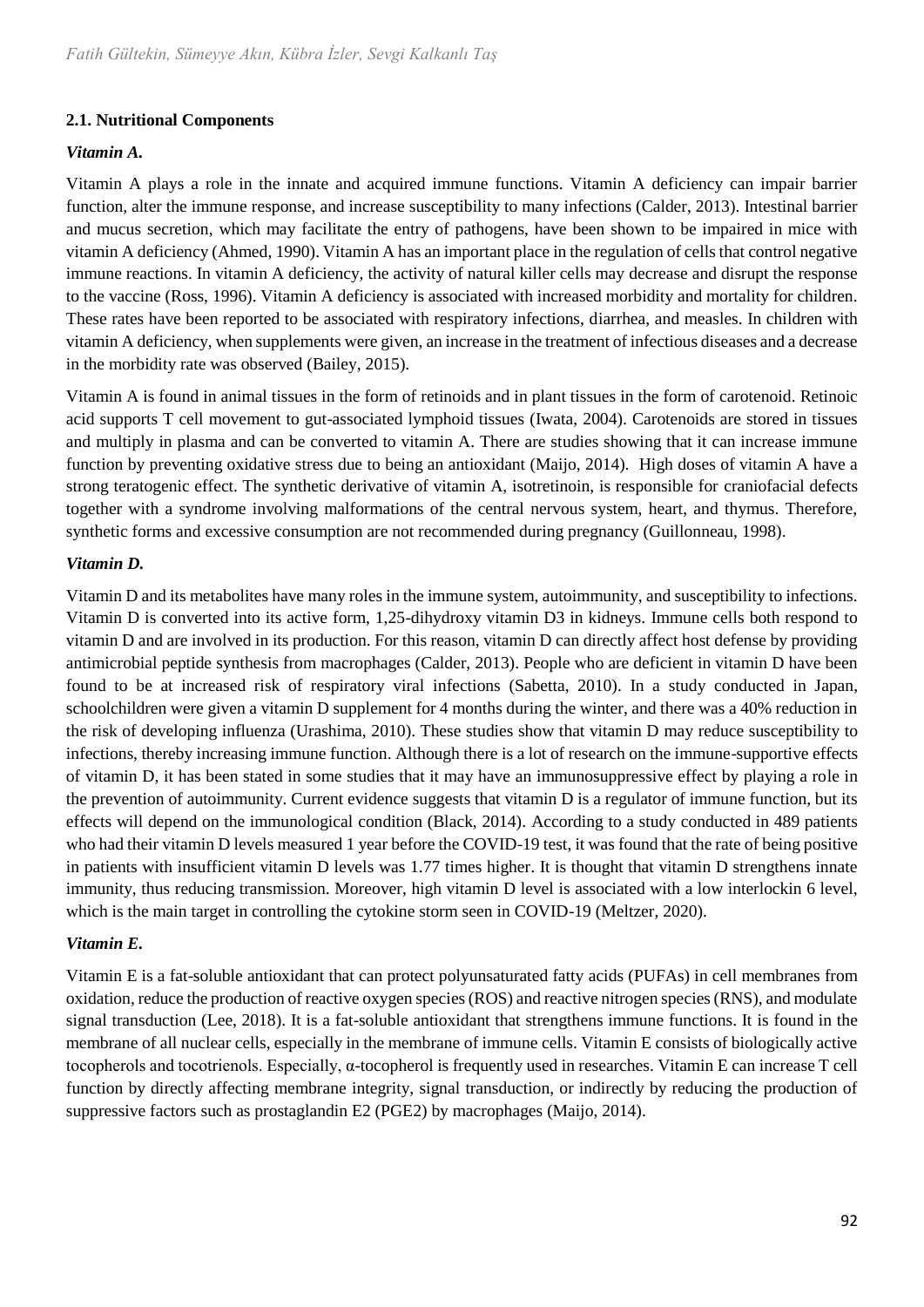## *Vitamin C.*

Vitamin C is an essential vitamin (Carr, 2017). It is an important cofactor of many enzymes and regulates gene expression by interacting with transcription factors (Sorice, 2014). It contributes to immune defense by supporting various cellular functions of both innate and acquired immune systems. It protects against oxidative stress with its antioxidant feature (Carr, 2017). Anti-inflammatory, antiviral, and antibacterial properties are well known in the literature (Sorice, 2014).

Plasma vitamin C concentrations decrease rapidly in cases of infection or stress. Vitamin C deficiency resulted in the impaired immune system and increased susceptibility to infections. At the same time, studies are reporting that vitamin C supplements can both prevent and treat systemic and respiratory infections (Carr, 2017).

## *Zinc.*

Zinc is an essential mineral. Zinc deficiency can reduce immune cell proliferation, the activity of natural killer cells, cytokine production, and neutrophil function (Prasad, 2008; Wessel, 2017). Zinc is essential for hematopoiesis, cell maturation, cell differentiation, and progression of the cell cycle in the immune system. Cytokine production and production of reactive oxygen species also depend on zinc. Zinc deficiency also negatively affects the maturation and function of T and B cells. Insufficient zinc intake in dietary has also been associated with cancer. Therefore, zinc is vital for the correct functioning of the entire immune system (innate-acquired) (Baltacı, 2012; Wessel, 2017).

## *Iron.*

Iron is a trace element that has an important place in cell differentiation and growth (Mohammed, 2017). Iron has multiple effects on the immune system. Oxidative burst, T cell proliferation, cytokine production, and bacterial killing are the effects of iron on the immune system. In iron deficiency, thymus atrophy may develop (Calder, 2013). Iron deficiency impairs cellular immunity, especially from helper T cells **(**Elmadfa, 2019). In a case-control study, the effect of iron supplementation for 3 months was investigated in 485 children aged 2-5 years. As a result of the study, it was observed that acute respiratory infections, urinary tract infections, and gastroenteritis recurrences decreased significantly (Jayaweera, 2017). However, some studies have reported that excessive iron overload in infectious conditions can cause harmful effects by disrupting immune function and inducing inflammation (Calder, 2013).

## *Selenium.*

Selenium acts as a cofactor of a group of enzymes involved in antioxidant defenses. Therefore, it supports immune functions by protecting against the immunosuppressive effects of oxidative stress. Selenium deficiency has been shown to affect both innate immunity and acquired immunity in experimental animals and increase susceptibility to infections (Black, 2014). Low selenium concentrations in humans have been associated with increased virulence (Beck, 2000; Beck, 2004; Wang, 2009), decreased natural killer cell activity (Wang, 2009), and increased mycobacterial diseases (Shor-Posner, 2002). Selenium supplementation has been shown to improve immune functions in humans (Roy, 1994; Hawkes, 2001). In adults with low selenium levels, selenium supplementation increased the immune response to the poliovirus vaccine (Broome, 2004).

## *Probiotics.*

The term probiotic is a relatively new word meaning "for life". This term is used for bacteria associated with beneficial effects for humans and animals (FAO, 2001). Probiotics are living microorganisms that can provide the host with health benefits. The most characterized probiotic microorganisms are members of the genus Lactobacillus, Bifidobacterium, and Streptococcus. Yoghurt, kephir, pickles, sourdough bread, tarhana, ayran, turnip, beer, wine, soy, olive and dried meat are examples of probiotic foods (Yardım, 2019).

Probiotics can regulate immune functions in the gastrointestinal tract and more distant tissues (Maijo, 2004). It activates regulatory T cells, strengthens the gut barrier by increasing mucin secretion, tight-binding proteins, and goblet, Paneth cells. It provides the regulation of intestinal microbiota by suppressing the growth of potential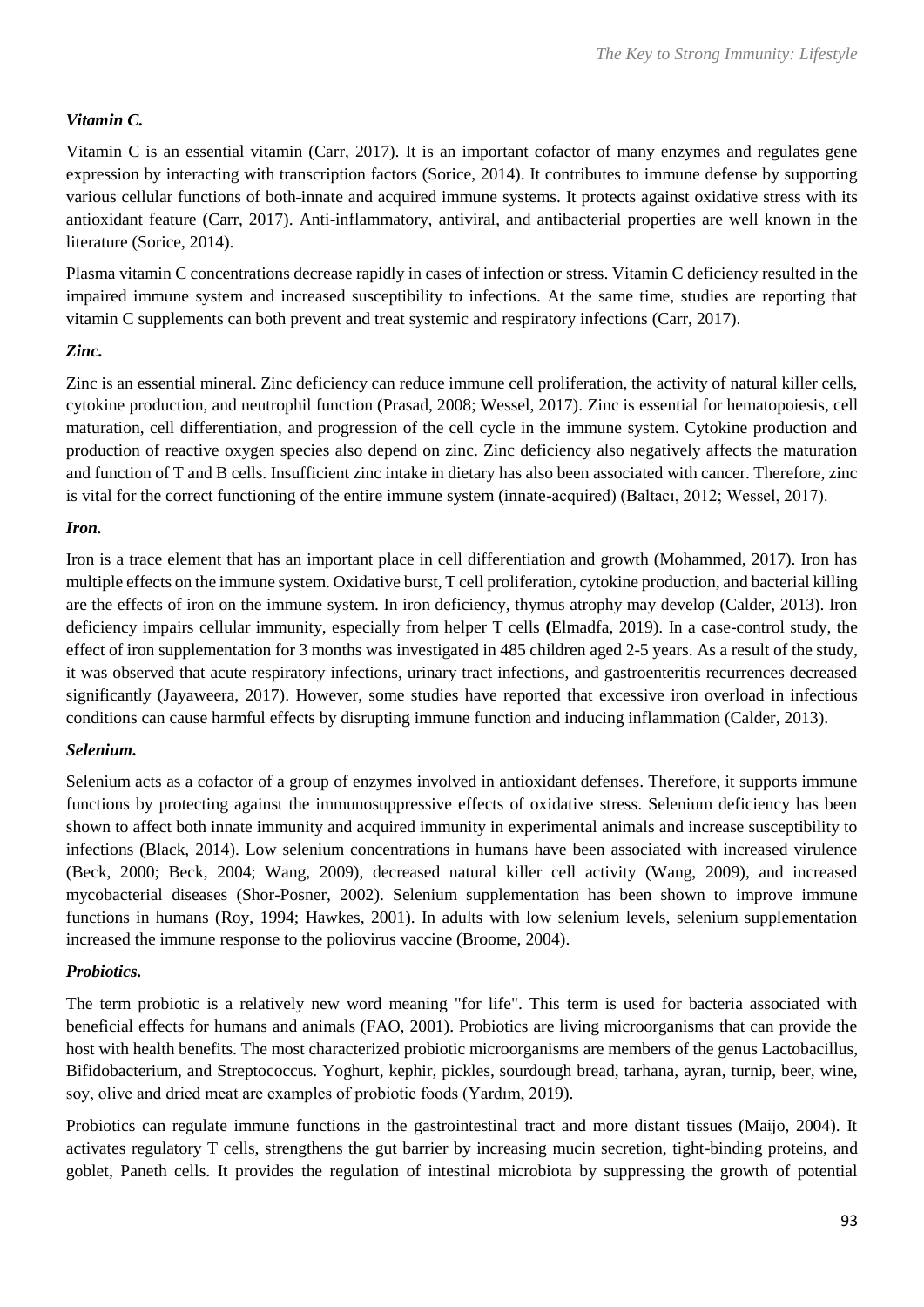pathogenic bacteria in the gut and maintaining the balance. It has also been shown that long-term probiotic use does not alter intestinal homeostasis. In malnutrition studies, probiotics have been shown to increase intestinal and systemic immune responses. In addition, probiotics have been shown to contribute to improving intestinal and thymus damage in some diseases (Maldona, 2019).

There is strong evidence that probiotic intake in healthy adults increases immune function especially in common upper respiratory tract infection and decreases incidence and symptoms (Khalesi, 2019). Since the gut microbiota is accepted as the first line of defense against pathogenic microorganisms in the gut, it is important to protect the immune system through regular consumption of probiotic foods (Khalesi, 2019).

## *Prebiotics.*

Prebiotics are nutrient components in fiber structure that are resistant to digestive enzymes, selectively stimulate the growth or activity of a limited number of fermented microorganisms in the colon, and thereby positively affect the health of the individual (Garipağaoğlu, 2010). Prebiotics are selectively fermented by colonic bacteria, which can be classified into three main groups: These bacteria are Bifidobacterium and Lactobacillus, Clostridia, and Bacteroides bacteria. Oats, barley, wheat, beverages obtained from these grains and legumes are examples of prebiotics (Salmeron, 2017). As a functional nutritional composition, prebiotics are oligosaccharide group carbohydrates. Many studies showing that prebiotics regulate the immune system in both humans and animals (Vulevic, 2008; Badia, 2012; Klatt, 2013).

It indirectly showed an immune supportive effect by increasing the balance of the intestinal microbial population of prebiotics by increasing beneficial and protective bacteria (such as Bifidobacterium, lactobacillus) and reducing pathogenic bacteria. In addition, prebiotics can be absorbed directly from the gut cells and can have a direct regulatory effect on the immune system by altering the expression of genes (Roller, 2004; Ito, 2011; Shokryazdan, 2017).

## *Essential fatty acids.*

Essential fatty acids are nutrients that cannot be synthesized in the body and should be taken with food for humans. These are linolenic (which is omega-3) and linoleic (which are omega-6) acids. Of these, eicosapentaenoic acid (EPA, omega-3), docosahexaenoic acid (DHA, omega-3), and arachidonic acid (AA, omega-6) are synthesized in our body. EPA and DHA can also be taken with some foods. Omega-3 and omega-6 fatty acids are structural and functional components of the cell membrane. They are the precursors of eiazonoids that carry out the hormonal and immunological activity (Schuchardt, 2010).

While saturated fatty acids and omega-6 fatty acids have little effect on lymphocyte proliferation, cytokine production, and natural killer cell activity, oleic acid and omega-3 fatty acids can inhibit lymphocytes and natural killer cells. EPA and DHA are the most important immune cell effects among all omega-3 fatty acids. Omega-3 polyunsaturated fatty acids inhibit the development of eicosanoids and have an anti-inflammatory effect (Maijo, 2014).

## **2.2. Dietary Styles**

## *Obesity.*

Increased incidence of obesity in children and adults is a common concern worldwide.

Obesity and overfeeding are strongly associated with chronic inflammation. This obesity-associated inflammation is called metaflamation and the western-style diet is reported to be a risk factor for metaflamation. Western-style diet; it is characterized by a diet rich in sugar, trans and saturated fats, whereas poor in complex carbohydrates, fiber, micronutrients, polyphenols and omega-3 unsaturated fatty acids. The mechanisms underlying metaflamation caused by the western-style diet are still under investigation. A related mechanism is the increased ingress of lipopolysaccharide from microorganisms into the intestine due to increased intestinal permeability. With some mechanisms activated by lipopolysaccharides, inflammatory responses develop by immune cells (Childs, 2019).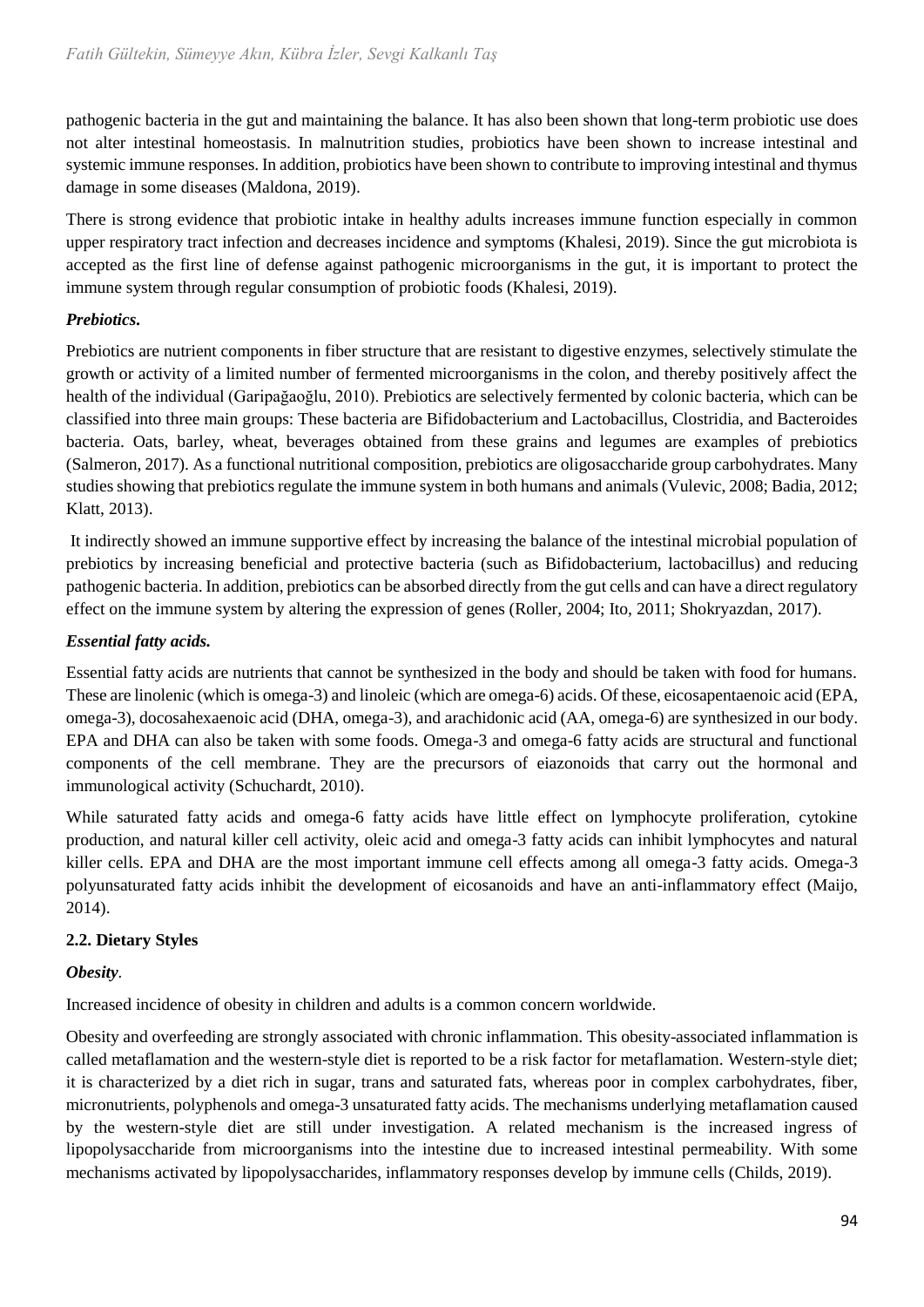One of the diseases that obesity is sensitive to is influenza. Obesity is a risk factor in the development of influenza. It has been associated with long stay and high mortality rates in health care units. In addition to being sensitive to influenza, obese people are reported to be at higher risk for developing complications such as sepsis and pneumonia (Alwarawrah, 2018).

Unlike the western-style diet, the Mediterranean diet, which includes a diet rich in vegetables, fruits, nuts, legumes, and fish, is defined as a healthy diet. A number of bioactive compounds found in fruits and vegetables have been reported to protect against chronic inflammatory diseases (Childs, 2019).

Besides obesity, some studies have also reported that malnutrition triggers inflammation as well. In case of malnutrition, the immune system fails to protect. This deficiency is explained by the developmental defects associated with insufficient nutrient intake and the lack of nutritional signals that play a critical role in immune cell proliferation and function, such as leptin (Alwarawrah, 2018).

## *Fasting.*

Fasting is a worship that Muslims do without eating and drinking water from the dawn of the fajr until the sunset. It is one of the forms of intermittent fasting. Fasting and calorie restriction whip up autophagy (Anton, 2018). With autophagy, toxins and infectious agents are removed from the body, which plays an important role in the immune system. In the study of Mindikoglu et al. investigating the effects of fasting on 14 healthy individuals for 30 days from sunrise to sunset, positive changes were observed in protein-coding genes such as ASGR2, CEP164, CFHR1, COLEC10, LATS1, NR1D1 and HOMER1 (Mindikoglu, 2020).

In the studies of Ajabnoor et al., as a result of the 1-month fasting of Ramadan, there was a significant decrease in mRNA expression of IL-1α, which is responsible for the immune response to inflammation (Ajabnoor, 2017). In the study of 50 healthy individuals who fast during Ramadan, it was found that the expression of inflammation-related cytokines and circulating leukocyte levels decreased after 30 days (Kacimi, 2017).

In these systematic reviews, it has been reported that fasting in Ramadan causes an increase in anti-inflammatory cytokines and a decrease in inflammatory cytokines leading to have a regulatory effect on oxidative stress and immunity (Adawi, 2017).

## **2.3. Some Foods and Plant Types which are Consumed Frequently**

Adequate and balanced nutrition is one of the important factors for the immune system to be strong. In addition, the consumption of certain nutrients and herbs in appropriate forms and amounts can contribute to the immune system. However, rather than consuming this type of herbal products, it is adequate and balanced nutrition and regular and active life that will contribute to the immune system.

The products we will examine below can reduce the inflammation caused by the immune system with their antiinflammatory effects and support the immune system with their antioxidant effects.

Antioxidants help remove free radicals from the body by some mechanisms. The reduction of free radicals is important because their overproduction plays an important role in the development of many chronic diseases. Theoretically, antioxidants are expected to be effective. But people's health status, individual differences, lifestyle, diet factors; factors such as dosage, solubility, and oral intake of antioxidants may affect the bioavailability of antioxidants.

## *Turmeric.*

Turmeric is a bright yellow-colored spice also known as Indian saffron. It has been shown that the compounds in it, especially curcumin, show anti-inflammatory effects. The anti-inflammatory effect of curcumin is being investigated, as it may be useful in acute and chronic inflammation. The immune system regulating ability of curcumin is due to its interaction with various immunomodulators. There are also studies showing that curcumin can increase the effectiveness of antimicrobial drugs with its synergistic effect (Catanzaro, 2018).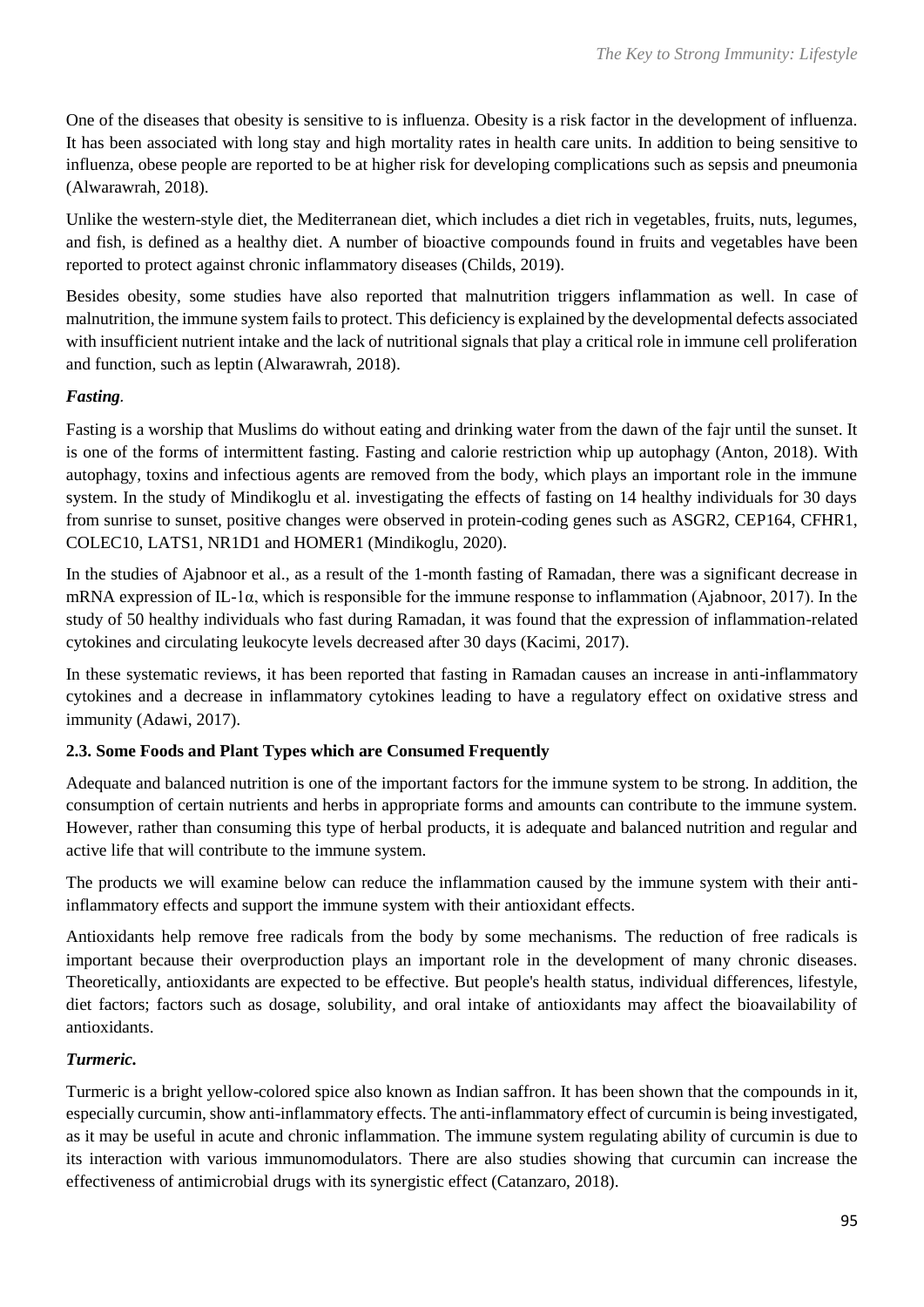The consumption of curcumin with black pepper has been suggested to prevent its low absorption and rapid excretion from the body. The alkaline piperine in black pepper slows down the rapid metabolism of curcumin. In a study conducted with healthy volunteers, 2 g/kg pure curcumin was given to one group and 2g/kg curcumin + 20 mg/kg black pepper to the other group. As a result of the experiment, it was observed that the serum curcumin level was significantly higher in the group given black pepper and curcumin (Dei Cas, 2019).

Although results related to the immunomodulatory effects of turmeric have been published, there are inconsistencies between publications due to the lack of tests on standardization and effectiveness in the preparation of active compounds (Catanzaro, 2018).

## *Echinacea.*

There are many studies on the immunostimulant effect of the echinacea plant. Echinacea may also have antiinflammatory, antiviral, and antimicrobial effects. This broad effect is based on echinacea leaves, flowers, roots, different active compounds, and differences in its preparation. The use of echinacea for 6 months did not cause any toxic effects. There is not enough research for its long-term use (Catanzaro, 2018).

The phytochemical profiles of echinacea products vary depending on the harvested plant material, the type used, and the extraction protocols. Due to the lack of standardization and testing, its effects have not been clearly established. Due to its immune system stimulating effect, it can lead to the development or exacerbation of autoimmune diseases (Catanzaro, 2018).

## *Ginger.*

Ginger is a spice rich in active compounds such as phenolic acid and terpene compounds. Many studies have shown that ginger has high antioxidant activities. It is reported that ginger can be effective in protecting against oxidative stress. Dry ginger contains more antioxidants than fresh ginger, and when dried ginger is roasted, its antioxidant level decreases (Li, 2016).

It is reported that ginger and its active compounds have antibacterial, antifungal, antiviral, and anti-inflammatory effects. In addition, ginger can relax the muscles in the airways and have a protective effect against respiratory diseases by reducing airway resistance and inflammation (Li, 2016).

## *Black Pepper.*

Many studies are showing that black pepper and its bioactive compounds have antioxidant and anti-inflammatory properties (Butt, 2013). Due to its antimicrobial activity, it promotes defense mechanisms against many microorganisms, from preventing diseases to preserving food (Takooree, 2019).

## *Vinegar.*

Vinegar is formed by a two-step fermentation, first of which is ethyl alcohol and then acetic acid is obtained from raw materials containing sugar or starch. Bioactive compounds such as polyphenols and vitamins in vinegar can protect against oxidative stress due to their antioxidant activities (Budak, 2014).

## *Garlic.*

Garlic (allium sativum) is a vegetable in allium plant class which also include bulp-shaped plants containing chives, onions, leeks and spring onions. It is suggested that the high concentration of sulfuric compounds and thiosulfinates (including allicin) in garlic are active ingredients in garlic. Aliin turns into allicin by damaging, chopping or crushing the texture of garlic cloves (Halk Sağlığı Genel Müdürlüğü, 2020).

Allicin promotes host immune response (Feng, 2012). Garlic extracts have been shown to strengthen immune cell function and, accordingly, reduce cold and flu symptoms (Nantz, 2012). In addition, garlic regulates the inflammatory response and shows antioxidant properties (Rodrigues, 2019).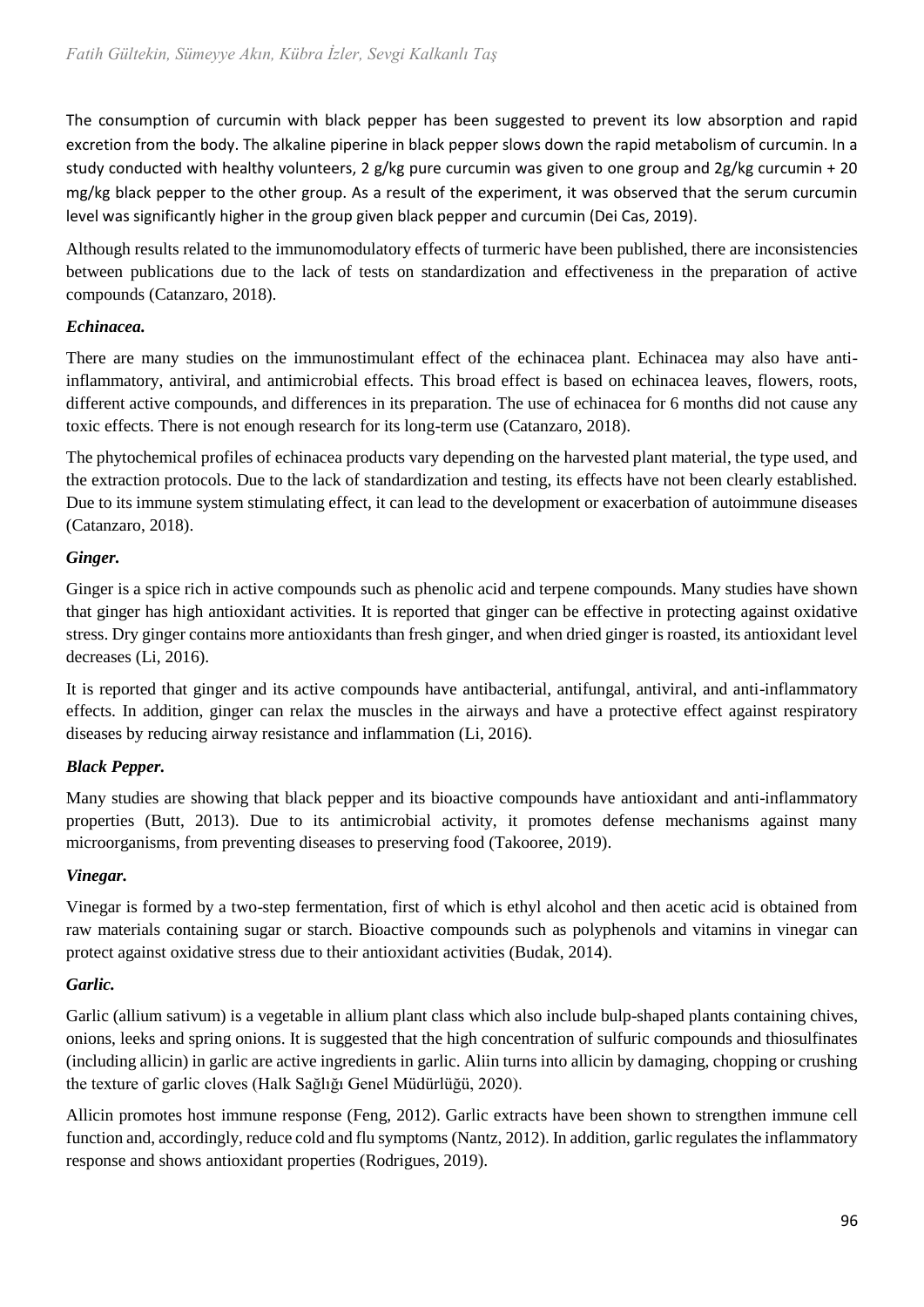Garlic may increase the risk of bleeding due to its anticoagulant properties. For this reason, pregnant women and those who use blood thinners should avoid using garlic. To get more of its active compounds from garlic, it should be consumed raw.

According to the recommendations of the World Health Organization (WHO), the amounts that can be used as supplements in adults are as follows (Halk Sağlığı Genel Müdürlüğü, 2020):

- 2-5 g fresh garlic (one clove of garlic) / day
- $\bullet$  0.4-1.2 g / day dried garlic powder
- $\bullet$  2-5 mg / day garlic oil
- 300-1000 mg / day garlic extract
- 2-5 mg/day other formulations containing allicin

#### *Sumac.*

Sumac, which is a red plant, is widely used as a spice in our country. Sumac has antibacterial, antifungal, antiinflammatory, antioxidant, antiviral effects with its bioactive components (Sakhr, 2020).

## *Carob.*

Carob (Ceratonia siliqua L.) is a fruit with high sugar content that grows in regions where the Mediterranean climate is seen. In addition to being naturally energizing due to its rich sugar content, it has an important place in nutrition with its feature of being rich in mineral and phenolic substances (Pazir, 2018). Gallic acid, catechin and other catechin derivatives are the main polyphenolic components of carob. It has an antioxidant effect with its polyphenols (Stavrau, 2018).

## *Honey.*

Honey, a popular foodstuff, consists of  $\sim 80\%$  carbohydrates and  $\sim 19\%$  water and contains organic acids, proteins, amino acids, minerals, polyphenols, vitamins, flavor compounds, and about 500 different kinds of enzymes (Hills, 2019). Honey contains components that are antioxidant, anti-inflammatory, and antibacterial, as well as coughreducing and wound-healing properties (Meo, 2017).

In addition to these positive properties, Clostridium botulinum toxin, which is likely to be found in honey, can cause infantile botulism. Symptoms of infant botulism are usually constipation, followed by lethargy, weakness, poor nutrition, ptosis, dysphagia and loss of head control, hypotonia, vision problems, and dry mouth. Against the risk of infant botulism, which also causes sudden infant death, honey consumption is not recommended for children younger than 1-year-old and especially for non-Caucasian children (Abdulla, 2012).

## *Tea.*

Tea is the most consumed beverage in the world after water. It was obtained from the leaves of the *Camellia sinensis* plant about fifty centuries ago. 78% of tea production in the world is black, 20% is green and 2% is oolong tea (Hayat, 2015). Black and green teas show their antioxidant properties with different ingredients. Polyphenols from the flavonoid group are high in green tea. Catechins from the polyphenol group and epigallocatechin gallate from catechins are particularly abundant. The most important catechins of black tea are theaflavins and thearubigins (Fisunoğlu, 2008). In addition to its antioxidant effects, teas have an anti-inflammatory and antimicrobial properties, supporting the immune system (Hayat, 2015).

## **2.4. Food Additives and Immunity**

Food additives are ingredients added to foods to change or preserve the physical or chemical properties. Some food additives have been shown to cause an IgE-mediated immune response by acting as an allergen, or a non-IgE-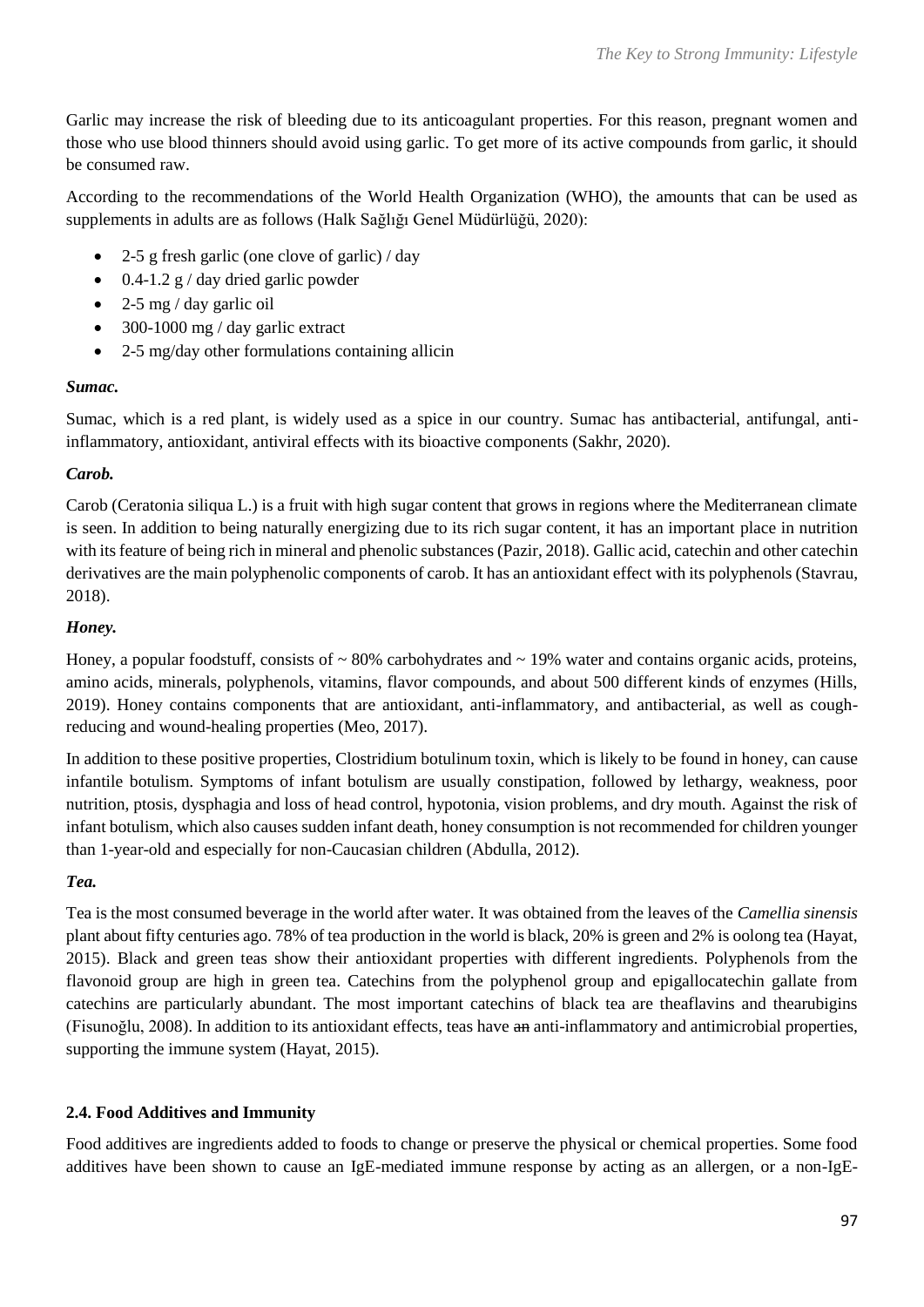mediated immune response by acting as a pseudo-allergen. It has been reported that the resulting immune response may exacerbate diseases such as eosinophilic esophagitis, bronchial asthma, dermatitis, or anaphylaxis, but may also lead to different clinical outcomes (Velázquez-Sámano, 2019).

Tertiary-butylhydroquinone used to prevent oxidation in foods, has been shown to inhibit the production of IL-2 and IFNγ, leading to the suppression of the immune system (Turley, 2015). In another study, sodium benzoate, which is used as a preservative in foods, has been shown to decrease the T and B cell expression and cause the immune system suppression (Yadav, 2016). A study by Maier et al. found that sodium benzoate used as a preservative and curcumin used as a colorant with propionic acid, suppresses the synthesis of interferon-gamma (IFN-γ) mediated neopterin. It has been suggested that the suppressive effect of these food additives in Th1 immune response may be harmful in defending against tumors and pathogens while causing benefits against infections and may also cause allergic diseases (Maier, 2010).

It has been reported that synthetic food dyes, the use of which has increased rapidly in recent years, lead to an increase in many allergic diseases and immune system disorders (Vojdani, 2015). Synthetic food dyes have been found to increase histamine and leukotriene production, leading to allergic and inflammatory diseases in both IgE-mediated and non-IgE-mediated immune responses. In a study, it was observed that plasma histamine levels increased after consumption of Tartrazine, a synthetic colorant used for obtaining yellow color (Feketea, 2017).

## **3. Exercise and Sport**

It is known that exercise affects the immune system by causing changes in blood circulation, leukocytes, cytokines, red blood cells, and similar parameters. The immune response varies according to the duration and severity of the exercise and adaptation of an individual (Şenışık, 2015). Light and moderate regular exercise for up to 45 minutes have been found to reduce the risk of cardiovascular and metabolic disease by increasing the activity of natural killer cells, which act as protective agents in the body, dendritic cells, neutrophils and other leukocytes (Simson, 2020; Simspson, 2020). Long-term intense exercise has been shown to suppress immunity by increasing the levels of cytokines. It has been reported that individuals with intense physical activity above the recommended time and intenseness, such as high-performance athletes and military personnel, are more susceptible to infections (Simspson, 2020).

7 different studies were evaluated in the review in which Sitlinger et al. investigated the effects of exercise on immune functions in hematological malignancies. Studies have shown that exercise improves immune function and leads to a decrease in tumor growth (Stlinger, 2020). In the study where the effect of endurance and resistance training has been investigated twice a week for 12 weeks in breast cancer patients undergoing adjuvant chemotherapy treatment, it was observed that chemotherapy caused a decrease in immune cells in the experimental and control groups, but physical activity did not suppress cellular immunity by endurance and resistance training (Schmidt, 2018).

With aging, decreased muscle strength, limited joint movements and slowed movements cause decreased physical activity (Torlak, 2018). Skeletal muscle is involved in immune regulation by ensuring that cytokines called myokines, which have anti-inflammatory and immunoprotective effects during physical activity, are released into the circulation (Duggal, 2019). The effect of skeletal muscle on immunity is weakened by decreasing physical activity in older individuals. For this reason, various diseases associated with aging are mostly associated with a sedentary lifestyle (Torlak, 2018). There is evidence in the current literature that exercise reduces mortality in older individuals and has positive effects on quality of life (Kırdı, 2019).

As a result of the Covid-19 pandemic, which started in China in December 2019 and spread all over the world, Turkey and many other countries had restrictions in order to avoid the spread of the virus. In addition to the closure of parks and gyms, the implementation of curfews led to a significant reduction in individuals' physical activities. Although there is no scientific data on how physical activity prevents contamination against coronaviruses or how it affects immunity, it is known that exercise at the recommended time and intensity suppresses inflammation and increases the immune response to diseases (Simpson, 2020).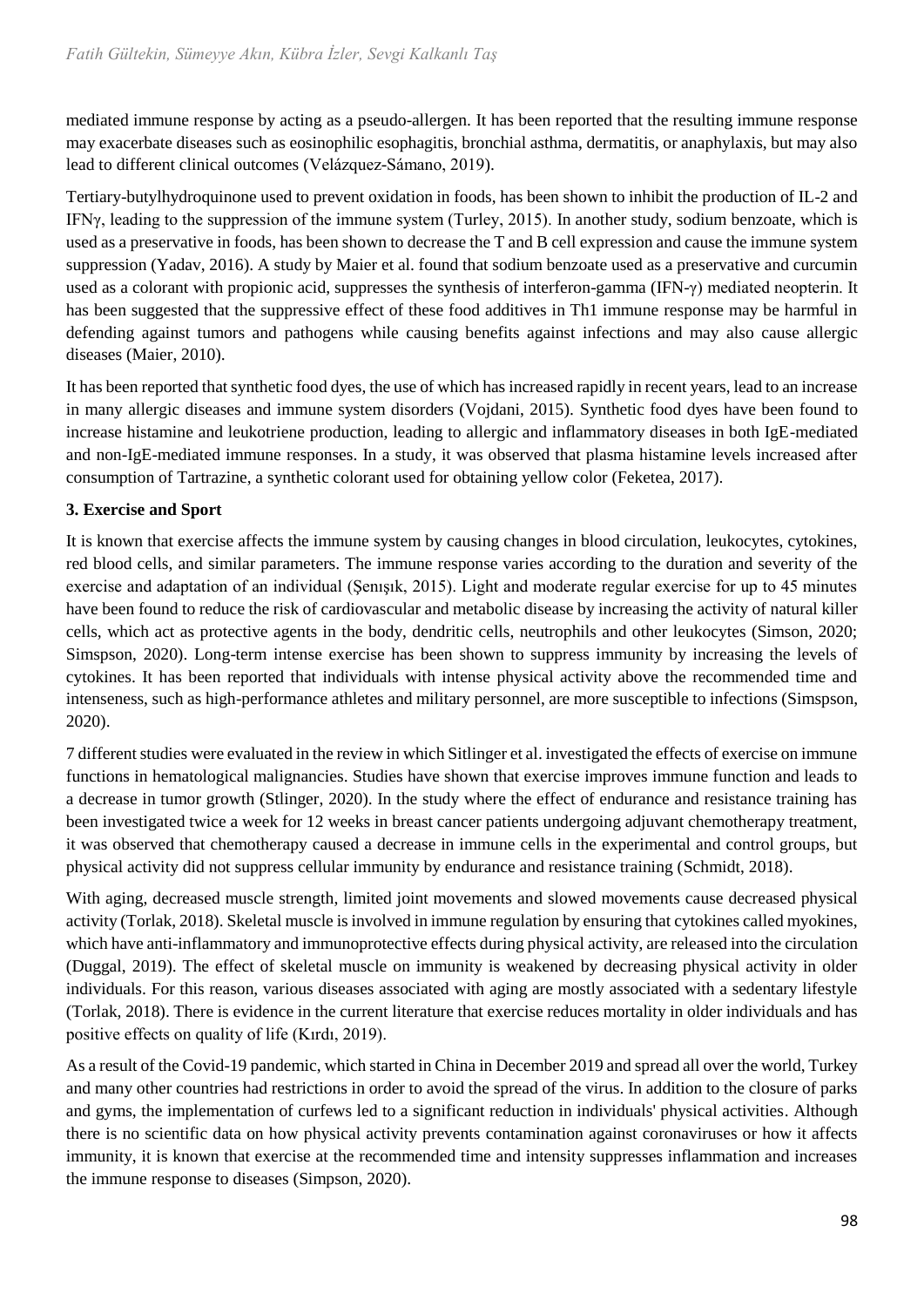## **4. Regular Life and Sleep**

Sleep is an essential process for the individual to maintain body homeostasis. The immune system and sleep are indirectly related. Sleep has been found to positively affect the function of the immune system by causing changes on the hypothalamus-pituitary-adrenal axis and sympathetic nervous system. In addition, it has been reported that the amount of hormones such as cortisol and adrenaline decreases at night to support the immune system (Rico-Rosillo, 2018).

Sleep patterns, duration, and intensity of sleep have an effect on the body's defense system. As a result of impaired sleep patterns, it has been suggested that increased release of harmful cytokines such as C-reactive protein, IL-6, and tumor necrosis factor (TNF) may increase the risk of metabolic diseases (Nicholson, 2016). It has been reported that changes in sleep quality and time lead to disruption of circadian rhythms (Onur, 2020). It has been found that disruption of circadian rhythms, defined as physiological changes within the body within 24 hours, causes the immune response to be disrupted by changing the function of cells responsible for the release of cytokines (Labrecque, 2015). In a study by McAlpine et al., mice exposed to sleep interruption showed an increase in inflammatory Ly6Chi monocytes and a decrease in the production of hypothalamic hypocretin, a larger atherosclerotic lesion and stimulating neuropeptide. Reduced plasma hypocretin is associated with a risk of myocardial infarction, heart failure, and obesity. In the other group of mice taking hypocretin supplements, a decrease in circulating monocytes and smaller atherosclerotic lesions were observed. (McAlpine, 2019). In his study on mice, an effective glymphatic system was discovered in the removal of metabolic wastes of harmful proteins. The glymphatic system has been expressed as a drainage system formed by aquaporin-4 (AQP4) water-channel proteins in the central nervous system, which also controls the immune system (Xie, 2013). The glymphatic system, whose activity appears to increase by 60% during sleep, has been associated with short and long-term harmful effects as a result of insufficient sleep (Mestre, 2020) As a result, sleep quality has been found to indirectly affect the immune system by causing changes in the nervous system

## **5. Environmental Factors**

It is known that the immune system is affected by various external factors. Research has shown that air pollution affects autoimmunity. It has been reported that the risk of morbidity and mortality is higher in diabetic patients exposed to air pollution (Schraufnagel, 2019).

Another external factor, endocrine disruptor pesticides, has been found to interact with various receptors, alter the intestinal microbiome, or induce oxidative stress through circadian disruption, leading to impairments in the immune system. In a study, it has been shown that exposure to bisphenol A (BPA) increases the release of proinflammatory cytokines and insulin resistance by activating the janus kinase (JNK) and nuclear factor kappa beta (NFκB) pathways (Bansal, 2018). Soil and 6 kinds of vegetable samples collected from various regions in Pakistan were examined. As a result of the research, contamination with endocrine-disrupting pesticides such as γ-HCH, α-HCH, heptachlor epoxide, p,p′-DDT, heptachlor, α Chlordane, p,p′-DDE, γ-Chlordane, p,p′-DDD, and δ-HCH which are possible carcinogenic (C Class) β-HCH pesticides and probable carcinogen (B2 Class) have been detected in lettuce> radish> spinach > onion > turnip > and garlic respectively (Ali, 2019).

In a study conducted on radiology workers, those who were exposed to ionizing radiation for a long time showed a significant reduction in immune regulation CD4+ T lymphocytes and total immunoglobulin levels (Yüce, 2015).

#### **6. Smoking, Alcohol and Addictive Drugs**

Harmful habits such as consuming alcohol, smoking, and drugs have been found to increase the susceptibility to infections by suppressing immune response and phagocytosis (Karavitis, 2011). In animal studies, it has been reported that the use of heroin, cocaine, or nicotine causes immune cell deficiency and activation of the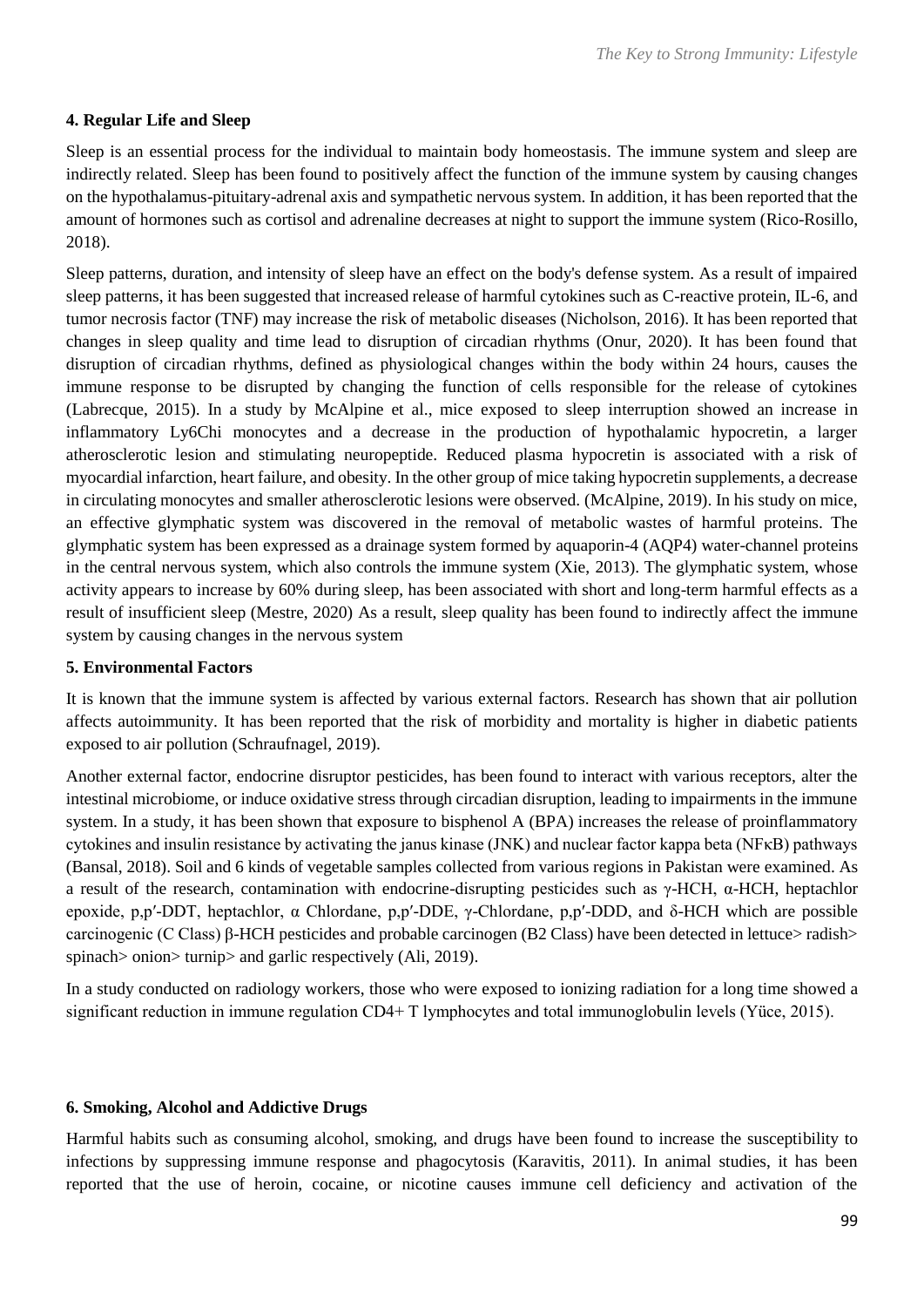hypothalamus-pituitary-adrenal axis (HPA) leading to disruption of the function of the immune system (Friedman, 2004).

It is known that alcohol consumption alters both innate and acquired immunity in humans and animal models. While moderate alcohol consumption is associated with a decrease in inflammation and a better response to vaccination, the effect of excessive alcohol consumption decreasing the lymphocyte count has been shown to increase the risk of bacterial and viral infections (Barr, 2016). In the study in which the effects of alcohol consumption on the alteration of maternal immunity that may cause neurodevelopmental delay in children were investigated, blood samples were taken for cytokine and chemokine measurement in the second and third trimesters of pregnancy. Especially in the second trimester, interferon-gamma (IFN-ɣ), IL-10, TNF-β, TNF-α, and CRP levels, which are associated with a neurodevelopmental delay in children, were found higher. Alcohol-induced mothers of children with neurodevelopmental delay were found to have higher IL-15, IL-10, macrophage-induced chemokine (MDC), and vascular endothelial growth factor (VEGF) cytokine levels (Bodnarr, 2018).

In vitro study examining the changes in macrophage functions as a result of exposure to cigarette smoke extract of the third-trimester placenta macrophages revealed that cigarette smoke extract disrupts the immune balance required for a healthy pregnancy period by decreasing the release of IL-10 while increasing TNF and IL-33 release (Belhareth, 2018).

Smoking is a serious risk factor for COVID-19 disease, for which strong immunity is essential. It is known that cigarette smoke contributes to the transmission of the virus and harms almost all organs. Toxins in cigarette smoke damage many tissues, including the upper respiratory tract and lung alveoli, after they enter the body through the mouth and nose. As a result of tissue destruction, it is easier for the COVID-19 virus to settle in the lung tissues. In addition, inflammation in the lungs causes a decrease in lung and immune system functions (Haddad, 2021).

## **7. Psychological State**

Stress is indirectly effective in suppressing immunity. Corticosteroid hormones, which increase in stress, lead to a decrease in antigens and increase susceptibility to infections (Nocilaides, 2015).

Stress is one of the environmental factors that cause neuron degeneration. Leukocytes have receptors for most of the neurotransmitters released by nerve endings. This situation explains the relationship between the impaired immune system and the nervous and endocrine systems. In a study where changes in the immune parameters caused by psychological stress were observed in female rats, restrictive stress was applied to pregnant rats for 1 hour in 4 days a week before 5 weeks of the pregnancy. As a result of the study, changes on immunity effected by stress factors were observed by evaluating the immunoglobulin (IgG) concentration that can cross the placenta and the Morris water maze test. As a result, a significant increase in serum IgG concentration was found in rats exposed to stress, and a decrease in learning and memory was found as a result of the Morris test (Haloui, 2016). In the study of Padgett et al., it was observed that serum corticosterone levels increased in mice that were put under social stress by changing their cages. The rising corticosterone level activated the HPA axis, leading to the re-emergence of the herpes virus. The study showed that the nervous, endocrine and immune systems are interrelated. (Padgett, 1998). In the study of Zou et al., it was found that IL-1β, IL-10, and TNF-α cytokine levels were higher in patients with major depression compared to the healthy group, while IL-8, which was involved in the immune response in acute inflammation, was lower. As a result, it has been reported that depression causes disorders in immune regulation and immune system activation (Zou, 2018).

## **8. Previous Diseases**

The immune system can be disrupted as a result of certain previous diseases. Suppression of the immune system after various infections, malignancies, malnutrition, metabolic diseases, collagen vascular diseases, lymphocyte or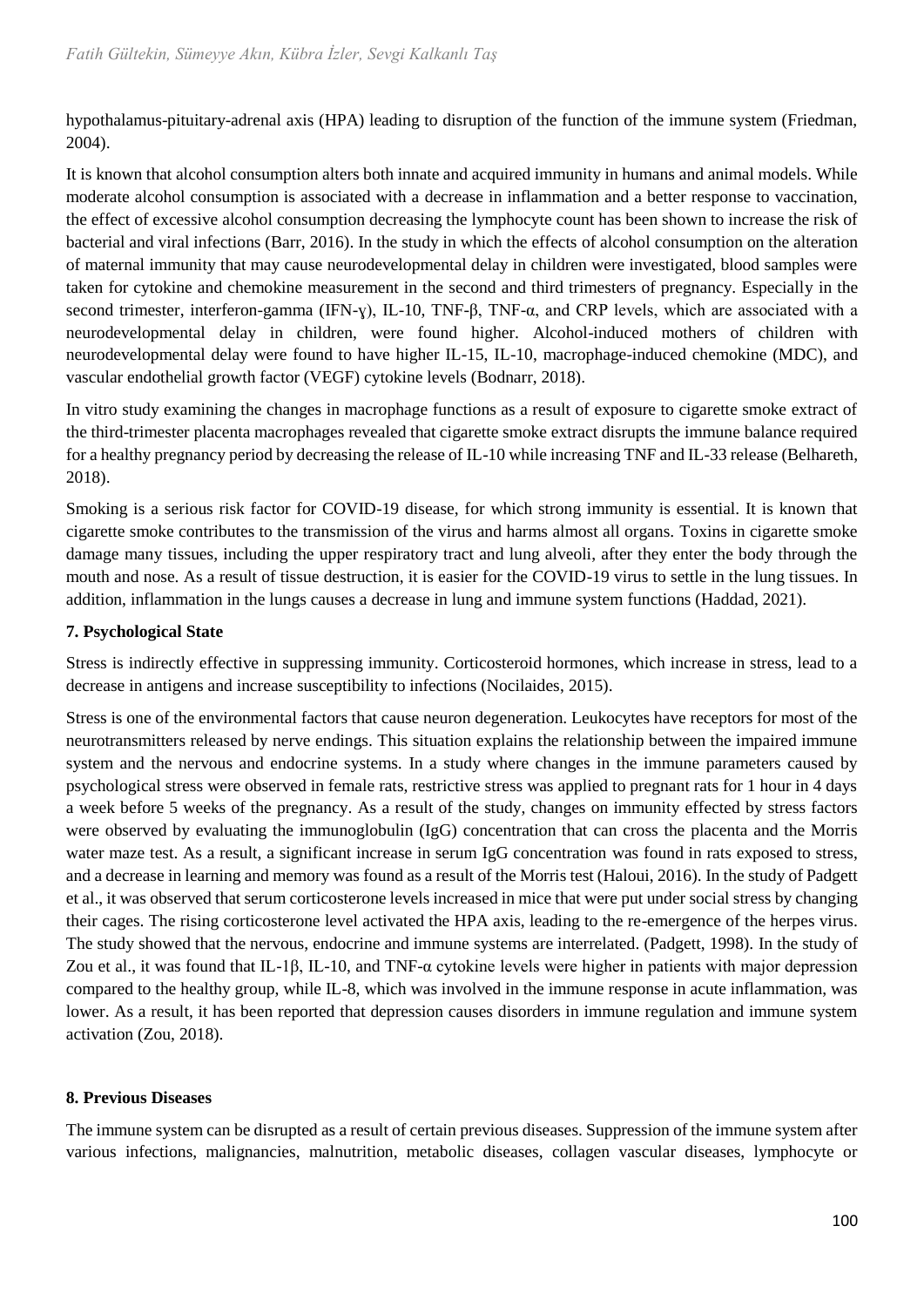antibody loss, and etc. are defined as secondary immune deficiency (Turul, 2013). IgG level below normal or immunoglobulin function disruption causes these individuals to become more susceptible to infections (Savaş, 2015).

As well as being asymptomatic and leading to serious infections and malignancy, it has been found that damage to CD4+ T lymphocytes in HIV infection immunopathogenesis and imbalance in CD4+ T cell homeostasis lead to severe impairment of immunity (Vidya Vijayan, 2017).

In a study conducted on with nine patients diagnosed with Acute Myeloid Leukemia, it was found that NKP30 expression, which provides natural killer cells and activation of these cells, was higher than the control group. According to these results, it was observed that immune function differs in patients with Acute Myeloid Leukemia compared to healthy individuals (Aydın, 2013).

## **9. Genetic Predisposition**

Helper T cells (Th) play an important role in the acquired immune response. For example, Th1 cells are effective in intracellular pathogens by triggering type 1 response, while Th2 cells are important in the immune response to extracellular parasites by triggering type 2 response (Bülbül, 2013). In addition, the immune system response differs by gender. While estrogen enhances the immune system in women, testosterone in men acts as an immunosuppressant. In the study of Roved et al., it has been reported that estrogen and progesterone suppress the type 1 response while supporting the type 2 response in women; whereas testosterone in men suppresses the type 2 response and shows inconsistency in type 1 response (Roved, 2017).

Due to the defects in the functions of the immune system in individuals depending on the gene defect, the increased risk of infection susceptibility, disease, and malignancy is defined as primary immunodeficiency. In a study of 78 children with primary immunodeficiency, patients had antibody deficiency and frequently recurrent lower and upper respiratory tract infections (Kılıç, 2015).

Nguyen et al. suggested that variations in human leukocyte antigen (HLA) in individuals may alter the course of the new coronavirus disease (COVID-19). In their study, they showed that the severity of the disease increased in individuals with the HLA-B\*46:01 genotype, while the HLA-B\*15:03 genotype increased the immune response by increasing the involvement of the Severe Acute Respiratory Syndrome Coronavirus 2 (SARS-CoV-2) peptides. It has been stated that testing HLA variations may be important in providing vaccination priority to patients with severe COVID-19 and in the treatment process (Nguyen, 2020).

## **10. Conclusion**

The immune system is affected by many factors. Taking adequate macro and micronutrients with an adequate and balanced diet ensures that the immune system functions properly. As a result of researches, it has been shown that malnutrition and obesity caused by overnutrition suppress the immune system. In addition, it has been shown that some plants' leaves and seeds can support the immune system with the phytochemicals they contain. As a result of fasting in Ramadan, changes occur in the state of hunger and sleep patterns. These changes emerging with fasting have been shown to be effective in reorganizing the circadian rhythm associated with immunity and reducing inflammation-related cytokine levels. It has been demonstrated that moderate-intensive regular exercise, regular life, and good quality of sleep indirectly support immunity by affecting various physiological mechanisms. On the other hand, it has been proven that past diseases, air pollution, radiation, various synthetic compounds, and similar external factors, stress, harmful habits such as alcohol consumption, smoking, and drug usage disrupt the immune system by compromising the cytokine balance. As a result of the studies, an important relationship has been found between genetic differences and immunity. Genetic variations and gender differences in individuals can lead to positive or negative changes in the immune response.

When all the factors regulating the immune system are considered, improvement of internal and external factors, especially lifestyle, can ensure the proper functioning of the immune system and play an effective role in protection and treatment against diseases.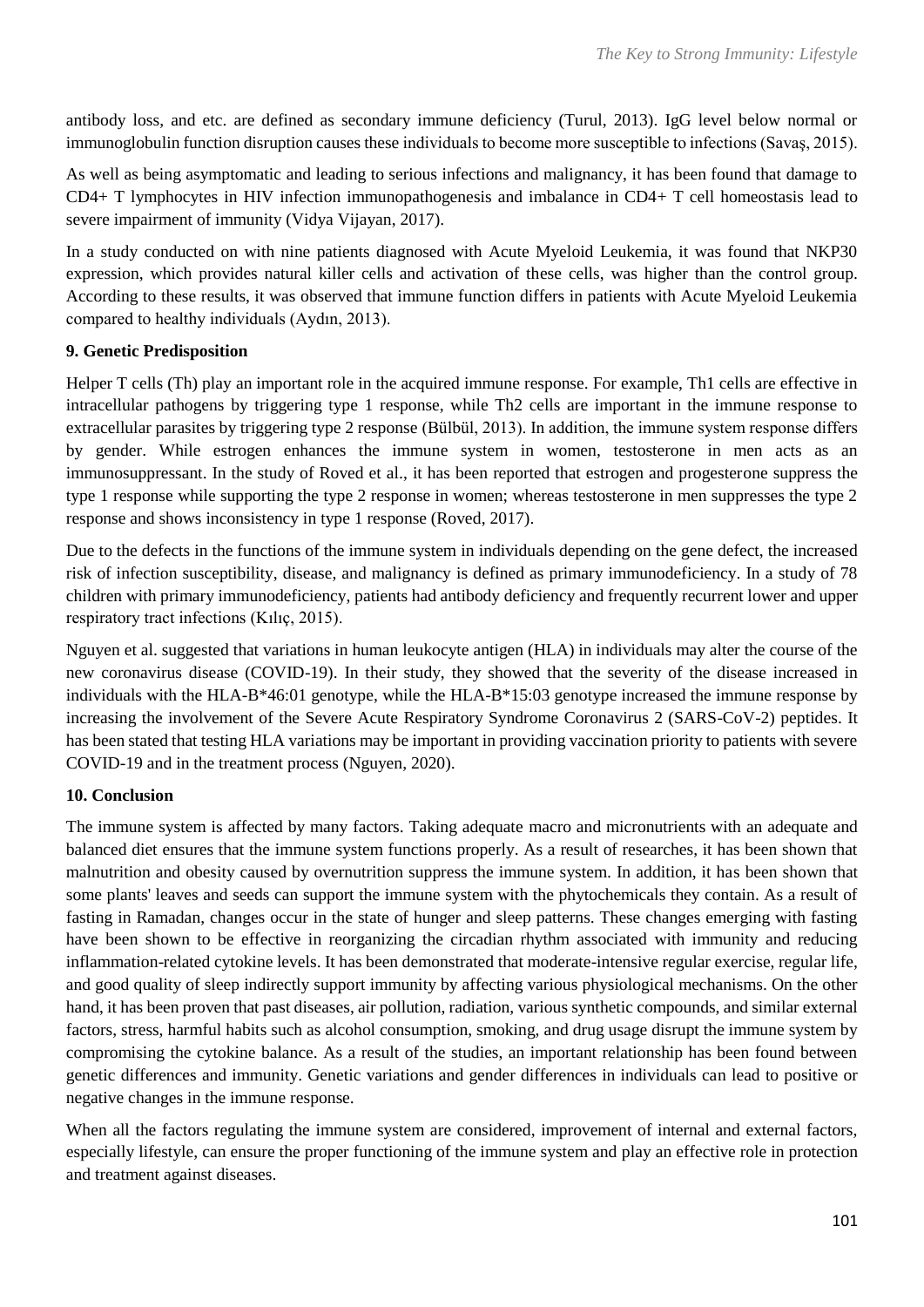#### **References**

Abbas, A. K., Lichtman, A. H., & Pillai, S. (2014). *Cellular and molecular immunology E-book*. Elsevier Health Sciences.

- Abdulla, C. O., Ayubi, A., Zulfiquer, F., Santhanam, G., Ahmed, M. A., & Deeb, J. (2012). Infant botulism following honey ingestion. BMJ case reports, 2012, bcr1120115153[. https://doi.org/10.1136/bcr.11.2011.5153](https://doi.org/10.1136/bcr.11.2011.5153)
- Adawi, M., Watad, A., Brown, S., Aazza, K., Aazza, H., Zouhir, M., ... & Mahroum, N. (2017). Ramadan fasting exerts immunomodulatory effects: Insights from a systematic review. *Frontiers in immunology*, 8, 1144.
- Ahmed, F., Jones, D. B., & Jackson, A. A. (1990). The interaction of vitamin A deficiency and rotavirus infection in the mouse. British journal of nutrition, 63(2), 363-373.
- Ajabnoor, G. M., Bahijri, S., Shaik, N. A., Borai, A., Alamoudi, A. A., Al-Aama, J. Y., & Chrousos, G. P. (2017). Ramadan fasting in Saudi Arabia is associated with altered expression of CLOCK, DUSP and IL-1alpha genes, as well as changes in cardiometabolic risk factors. PloS one, 12(4), e0174342.
- Ali, N., Khan, S., Khan, M. A., Waqas, M., & Yao, H. (2019). Endocrine disrupting pesticides in soil and their health risk through ingestion of vegetables grown in Pakistan. *Environmental Science and Pollution Research*, 26(9), 8808-8820.
- Alwarawrah, Y., Kiernan, K., & MacIver, N. J. (2018). Changes in nutritional status impact immune cell metabolism and function. Frontiers in immunology, 9, 1055.
- Anton, S. D., Moehl, K., Donahoo, W. T., Marosi, K., Lee, S. A., Mainous III, A. G., ... & Mattson, M. P. (2018). Flipping the metabolic switch: understanding and applying the health benefits of fasting. Obesity, 26(2), 254-268.
- Aydın, B. (2020). Aml Hastalarında Nkp30 Ve B7-H6, Gal-3, Bag6 Ekspresyon Düzeyleri İle Nk Hücre Sitotoksitesi Arasındaki İlişki.
- Badia, R., Brufau, M. T., Guerrero-Zamora, A. M., Lizardo, R., Dobrescu, I., Martin-Venegas, R., ... & Brufau, J. (2012). β-Galactomannan and Saccharomyces cerevisiae var. boulardii modulate the immune response against Salmonella enterica serovar Typhimurium in porcine intestinal epithelial and dendritic cells. Clinical and Vaccine Immunology, 19(3), 368-376.
- Bailey, R. L., West Jr, K. P., & Black, R. E. (2015). The epidemiology of global micronutrient deficiencies. Annals of Nutrition and Metabolism, 66(Suppl. 2), 22-33.
- Baltaci, S. B., Mogulkoc, R., Baltaci, A. K., Emsen, A., & Artac, H. (2018). The effect of zinc and melatonin supplementation on immunity parameters in breast cancer induced by DMBA in rats. *Archives of physiology and biochemistry*, 124(3), 247-252.
- Bansal, A., Henao-Mejia, J., & Simmons, R. A. (2018). Immune system: an emerging player in mediating effects of endocrine disruptors on metabolic health. Endocrinology, 159(1), 32-45.
- Barr, T., Helms, C., Grant, K., & Messaoudi, I. (2016). Opposing effects of alcohol on the immune system. Progress in Neuro-Psychopharmacology and Biological Psychiatry, 65, 242-251.
- Beck, M. A., & Levander, O. A. (2000). Host nutritional status and its effect on a viral pathogen. The Journal of infectious diseases, 182(Supplement\_1), S93-S96.
- Beck, M. A., Handy, J., & Levander, O. A. (2004). Host nutritional status: the neglected virulence factor. Trends in microbiology, 12(9), 417- 423.
- Belhareth, R., Mezouar, S., Amara, A. B., Chartier, C., Azzouz, E. B., Chabrière, E., ... & Mege, J. L. (2018). Cigarette smoke extract interferes with placenta macrophage functions: A new mechanism to compromise placenta functions?. Reproductive Toxicology, 78, 120-129.
- Black, R. E. (2014). Global distribution and disease burden related to micronutrient deficiencies. In International nutrition: achieving millennium goals and beyond (Vol. 78, pp. 21-28). Karger Publishers.
- Bodnar, T. S., Raineki, C., Wertelecki, W., Yevtushok, L., Plotka, L., Zymak-Zakutnya, N., ... & Collaborative Initiative on Fetal Alcohol Spectrum Disorders (CIFASD. (2018). Altered maternal immune networks are associated with adverse child neurodevelopment: Impact of alcohol consumption during pregnancy. Brain, behavior, and immunity, 73, 205-215.
- Broome, C. S., McArdle, F., Kyle, J. A., Andrews, F., Lowe, N. M., Hart, C. A., ... & Jackson, M. J. (2004). An increase in selenium intake improves immune function and poliovirus handling in adults with marginal selenium status. The American journal of clinical nutrition, 80(1), 154-162.
- Budak, N. H., Aykin, E., Seydim, A. C., Greene, A. K., & Guzel‐Seydim, Z. B. (2014). Functional properties of vinegar. Journal of food science, 79(5), R757-R764.
- Bülbül Başkan E. (2013). T hücre immunitesi. TURKDERM. 5;47(1):18-23.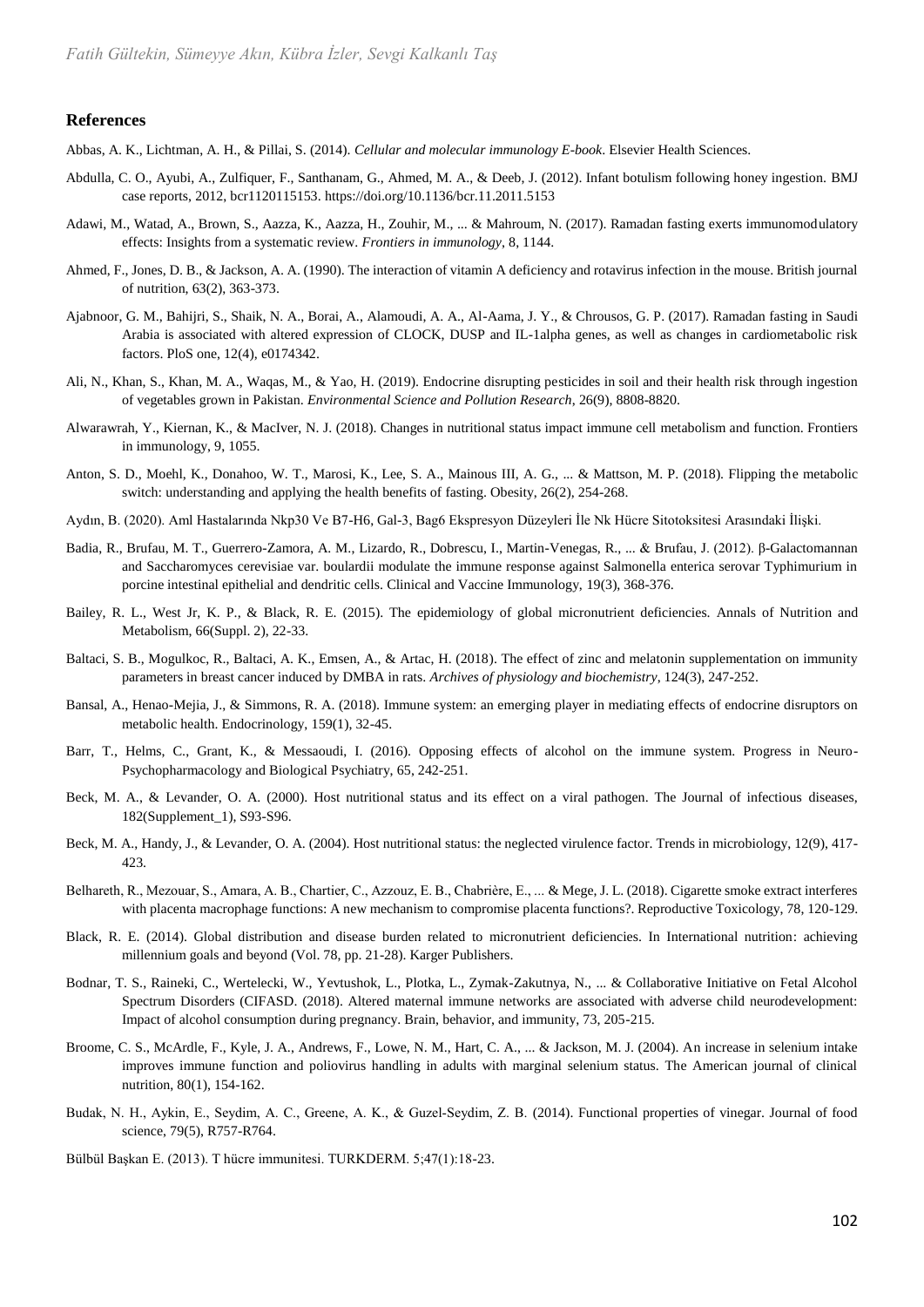- Butt, M. S., Pasha, I., Sultan, M. T., Randhawa, M. A., Saeed, F., & Ahmed, W. (2013). Black pepper and health claims: a comprehensive treatise. Critical reviews in food science and nutrition, 53(9), 875-886.
- Calder, P. C. (2013). Feeding the immune system. Proceedings of the Nutrition Society, 72(3), 299-309.
- Carr, A. C., & Maggini, S. (2017). Vitamin C and immune function. In *Nutrients,* 9(11). MDPI AG[. https://doi.org/10.3390/nu9111211](https://doi.org/10.3390/nu9111211)
- Catanzaro, M., Corsini, E., Rosini, M., Racchi, M., & Lanni, C. (2018). Immunomodulators inspired by nature: a review on curcumin and echinacea. Molecules, 23(11), 2778.
- Childs, C. E., Calder, P. C., & Miles, E. A. (2019). Diet and immune function.
- Dei Cas, M., & Ghidoni, R. (2019). Dietary curcumin: correlation between bioavailability and health potential. Nutrients, 11(9), 2147.
- Duggal, N. A., Niemiro, G., Harridge, S. D., Simpson, R. J., & Lord, J. M. (2019). Can physical activity ameliorate immunosenescence and thereby reduce age-related multi-morbidity?. Nature Reviews Immunology, 19(9), 563-572.
- Elmadfa, I., & Meyer, A. L. (2019). The role of the status of selected micronutrients in shaping the immune function. *Endocrine, Metabolic & Immune Disorders-Drug Targets (Formerly Current Drug Targets-Immune, Endocrine & Metabolic Disorders),* 19(8), 1100-1115.
- FAO. (2001). Probiotics in food [Internet]. Available from: http://www.fao.org/3/a-a0512e.pdf.
- Feketea, G., & Tsabouri, S. (2017). Common food colorants and allergic reactions in children: Myth or reality?. Food chemistry, 230, 578- 588.
- Feng, Y., Zhu, X., Wang, Q., Jiang, Y., Shang, H., Cui, L., & Cao, Y. (2012). Allicin enhances host pro-inflammatory immune responses and protects against acute murine malaria infection. Malaria Journal, 11(1), 1-9.
- Fisunoğlu, M., & Besler, T. (2008). *Çay ve Sağlık İlişkisi*.
- Friedman, H., & Eisenstein, T. K. (2004). Neurological basis of drug dependence and its effects on the immune system. Journal of neuroimmunology, 147(1-2), 106-108.
- Galdeano, C. M., Cazorla, S. I., Dumit, J. M. L., Vélez, E., & Perdigón, G. (2019). Beneficial effects of probiotic consumption on the immune system. Annals of Nutrition and Metabolism, 74(2), 115-124.
- Garipağaoğlu, M., Esin, K. (2020). Healthy nutrition in preventing infectious diseases. Clinical Medicine Pediatrics, 2 (1): 9-14.
- Guillonneau, M., & Jacqz-Aigrain, E. (1997). Les effets tératogènes de la vitamine A et de ses dérivés [Teratogenic effects of vitamin A and its derivates]. *Archives de pediatrie: organe officiel de la Societe francaise de pediatrie,* 4(9), 867–874. https://doi.org/10.1016/s0929-693x(97)88158-4
- Haddad, C., Bou Malhab, S., Sacre, H., & Salameh, P. (2021). Smoking and COVID-19: A Scoping Review. *Tobacco Use Insights*, 14, 1179173X21994612.
- Halk Sağlığı Genel Müdürlüğü. Sarımsak (2020, Apr 11). [https://hsgm.saglik.gov.tr/depo/birimler/kanser](https://hsgm.saglik.gov.tr/depo/birimler/kanser-db/yayinlar/raporlar/SARIMSAK_RAPORU.pdf)[db/yayinlar/raporlar/SARIMSAK\\_RAPORU.pdf](https://hsgm.saglik.gov.tr/depo/birimler/kanser-db/yayinlar/raporlar/SARIMSAK_RAPORU.pdf)
- Haloui, M., Bououza, F., & Tahraoui, A. (2016). Immune-Behavioral Changes After Pregestational Psychological Stress.
- Hawkes, W. C., Kelley, D. S., & Taylor, P. C. (2001). The effects of dietary selenium on the immune system in healthy men. Biological trace element research, 81(3), 189-213.
- Hayat, K., Iqbal, H., Malik, U., Bilal, U., & Mushtaq, S. (2015). Tea and its consumption: benefits and risks. *Critical reviews in food science and nutrition,* 55(7), 939-954.
- Hills, S. P., Mitchell, P., Wells, C., & Russell, M. (2019). Honey supplementation and exercise: a systematic review. Nutrients, 11(7), 1586.
- Ito, H., Takemura, N., Sonoyama, K., Kawagishi, H., Topping, D. L., Conlon, M. A., & Morita, T. (2011). Degree of polymerization of inulintype fructans differentially affects number of lactic acid bacteria, intestinal immune functions, and immunoglobulin A secretion in the rat cecum. Journal of agricultural and food chemistry, 59(10), 5771-5778.
- Iwata, M., Hirakiyama, A., Eshima, Y., Kagechika, H., Kato, C., & Song, S. Y. (2004). Retinoic acid imprints gut-homing specificity on T cells. Immunity, 21(4), 527-538.
- Jayaweera, J. A. A. S., Reyes, M., & Joseph, A. (2019). RETRACTED ARTICLE: Childhood iron deficiency anemia leads to recurrent respiratory tract infections and gastroenteritis. *Scientific reports*, 9(1), 1-8.
- Kacimi, S., Ref'at, A., Fararjeh, M. A., Bustanji, Y. K., Mohammad, M. K., & Salem, M. L. (2012). Intermittent fasting during Ramadan attenuates proinflammatory cytokines and immune cells in healthy subjects. Nutrition research, 32(12), 947-955.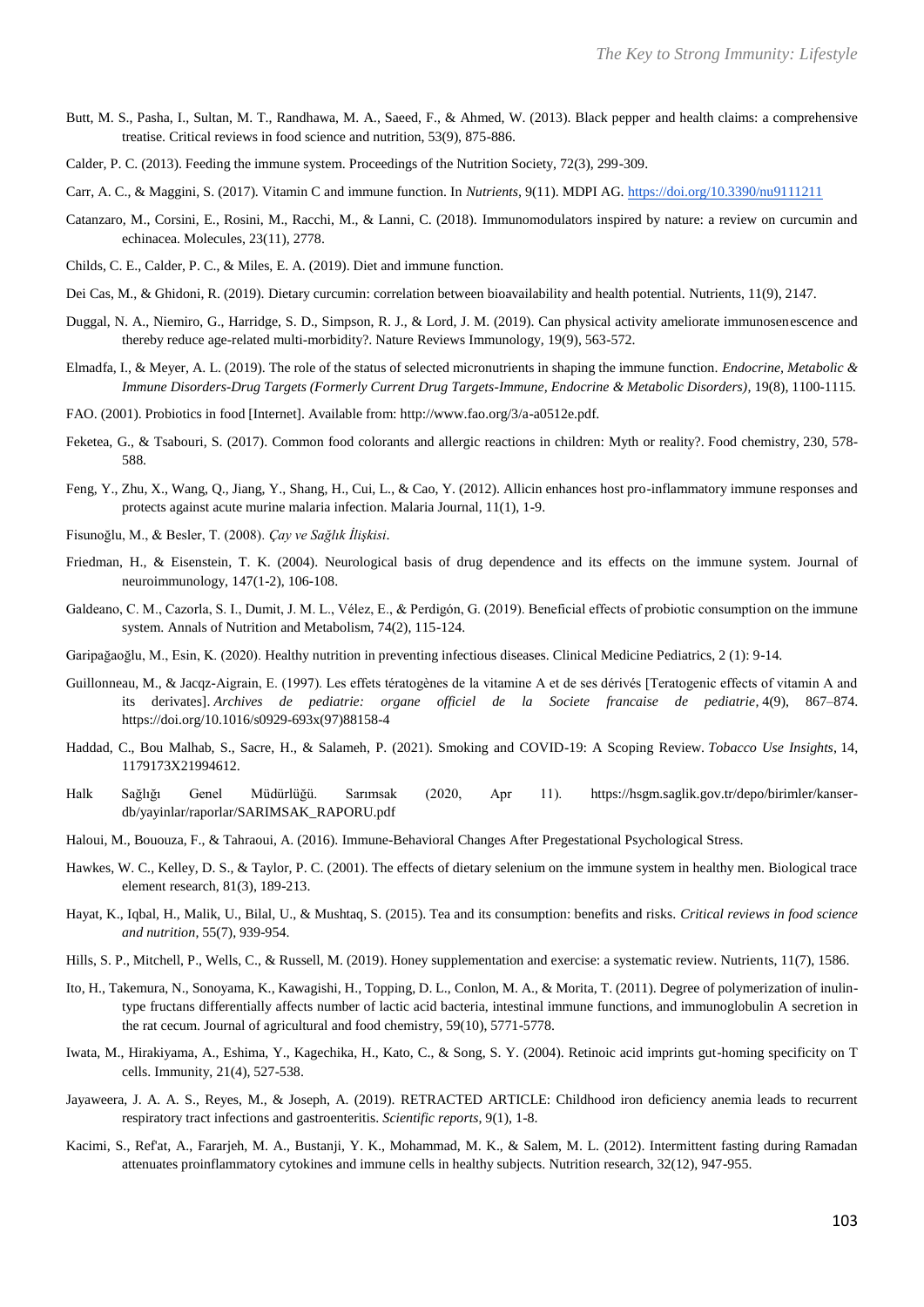- Karavitis, J., & Kovacs, E. J. (2011). Macrophage phagocytosis: effects of environmental pollutants, alcohol, cigarette smoke, and other external factors. Journal of leukocyte biology, 90(6), 1065-1078.
- Khalesi, S., Bellissimo, N., Vandelanotte, C., Williams, S., Stanley, D., & Irwin, C. (2019). A review of probiotic supplementation in healthy adults: helpful or hype?. European journal of clinical nutrition, 73(1), 24-37.
- Kılıç, M., Taşkın, E., Selmanoğlu, A. (2015). Retrospective Evaluation of Our Cases with Primary Immunodeficiency. Firat Tip Magazine. 20.1.
- Kırdı, N., Abit Kocaman, A. (2019). The importance of exercise in the aging process and in the old age. Interdisciplinary Approach to Geriatrics and Gerontology. 1st Edition. Ankara: Turkey Clinics, p.32-8.
- Klatt, N. R., Canary, L. A., Sun, X., Vinton, C. L., Funderburg, N. T., Morcock, D. R., ... & Brenchley, J. M. (2013). Probiotic/prebiotic supplementation of antiretrovirals improves gastrointestinal immunity in SIV-infected macaques. The Journal of clinical investigation, 123(2).
- Kubena, K. S., & McMURRAY, D. N. (1996). Nutrition and the immune system: a review of nutrient–nutrient interactions. *Journal of the American Dietetic Association*, 96(11), 1156-1164.
- Labrecque, N., & Cermakian, N. (2015). Circadian clocks in the immune system. Journal of biological rhythms, 30(4), 277-290.
- Lee, G. Y., & Han, S. N. (2018). The role of vitamin E in immunity. *Nutrients*, 10(11), 1614.
- Li, Y., Hong, Y., Han, Y., Wang, Y., & Xia, L. (2016). Chemical characterization and antioxidant activities comparison in fresh, dried, stirfrying and carbonized ginger. Journal of Chromatography B, 1011, 223-232.
- MacGillivray, D. M., & Kollmann, T. R. (2014). The role of environmental factors in modulating immune responses in early life. *Frontiers in immunology*, 5, 434.
- Maier, E., Kurz, K., Jenny, M., Schennach, H., Ueberall, F., & Fuchs, D. (2010). Food preservatives sodium benzoate and propionic acid and colorant curcumin suppress Th1-type immune response in vitro. *Food and chemical toxicology*, 48(7), 1950-1956.
- Maijo, M., Clements, S. J., Ivory, K., Nicoletti, C., & Carding, S. R. (2014). Nutrition, diet and immunosenescence. Mechanisms of ageing and development, 136, 116-128.
- Mao, Q. Q., Xu, X. Y., Cao, S. Y., Gan, R. Y., Corke, H., & Li, H. B. (2019). Bioactive compounds and bioactivities of ginger (Zingiber officinale Roscoe). Foods, 8(6), 185.
- McAlpine, C. S., Kiss, M. G., Rattik, S., He, S., Vassalli, A., Valet, C., ... & Swirski, F. K. (2019). Sleep modulates haematopoiesis and protects against atherosclerosis. Nature, 566(7744), 383-387.
- Meltzer, D. O., Best, T. J., Zhang, H., Vokes, T., Arora, V., & Solway, J. (2020). Association of vitamin D status and other clinical characteristics with COVID-19 test results. *JAMA network open*, 3(9), e2019722-e2019722.
- Meo, S. A., Al-Asiri, S. A., Mahesar, A. L., & Ansari, M. J. (2017). Role of honey in modern medicine. Saudi journal of biological sciences, 24(5), 975-978.
- Mestre, H., Mori, Y., & Nedergaard, M. (2020). The brain's glymphatic system: current controversies. *Trends in Neurosciences*, 43(7), 458- 466.
- Mindikoglu, A. L., Abdulsada, M. M., Jain, A., Choi, J. M., Jalal, P. K., Devaraj, S., ... & Jung, S. Y. (2020). Intermittent fasting from dawn to sunset for 30 consecutive days is associated with anticancer proteomic signature and upregulates key regulatory proteins of glucose and lipid metabolism, circadian clock, DNA repair, cytoskeleton remodeling, immune system and cognitive function in healthy subjects. *Journal of proteomics*, 217, 103645.
- Nantz, M. P., Rowe, C. A., Muller, C. E., Creasy, R. A., Stanilka, J. M., & Percival, S. S. (2012). Supplementation with aged garlic extract improves both NK and γδ-T cell function and reduces the severity of cold and flu symptoms: a randomized, double-blind, placebocontrolled nutrition intervention. Clinical Nutrition, 31(3), 337-344.
- Nguyen, A., David, J. K., & Maden, S. K. Human leukocyte antigen susceptibility map for SARS-CoV-2 [published online ahead of print April 17, 2020]. *J Virol*, 00510-20.
- Nicholson, L. B. (2016). The immune system. Essays in biochemistry, 60(3), 275-301.
- Nicolaides, N. C., Kyratzi, E., Lamprokostopoulou, A., Chrousos, G. P., & Charmandari, E. (2015). Stress, the stress system and the role of glucocorticoids. Neuroimmunomodulation, 22(1-2), 6-19.
- Onur, A., & Ayhan, N. Y. (2020). Vardiyalı Çalışan Bireylerde Sirkadiyen Ritmin Obezite ile İlişkisi. *Third Sector Social Economic Review*, 55(1), 236-245.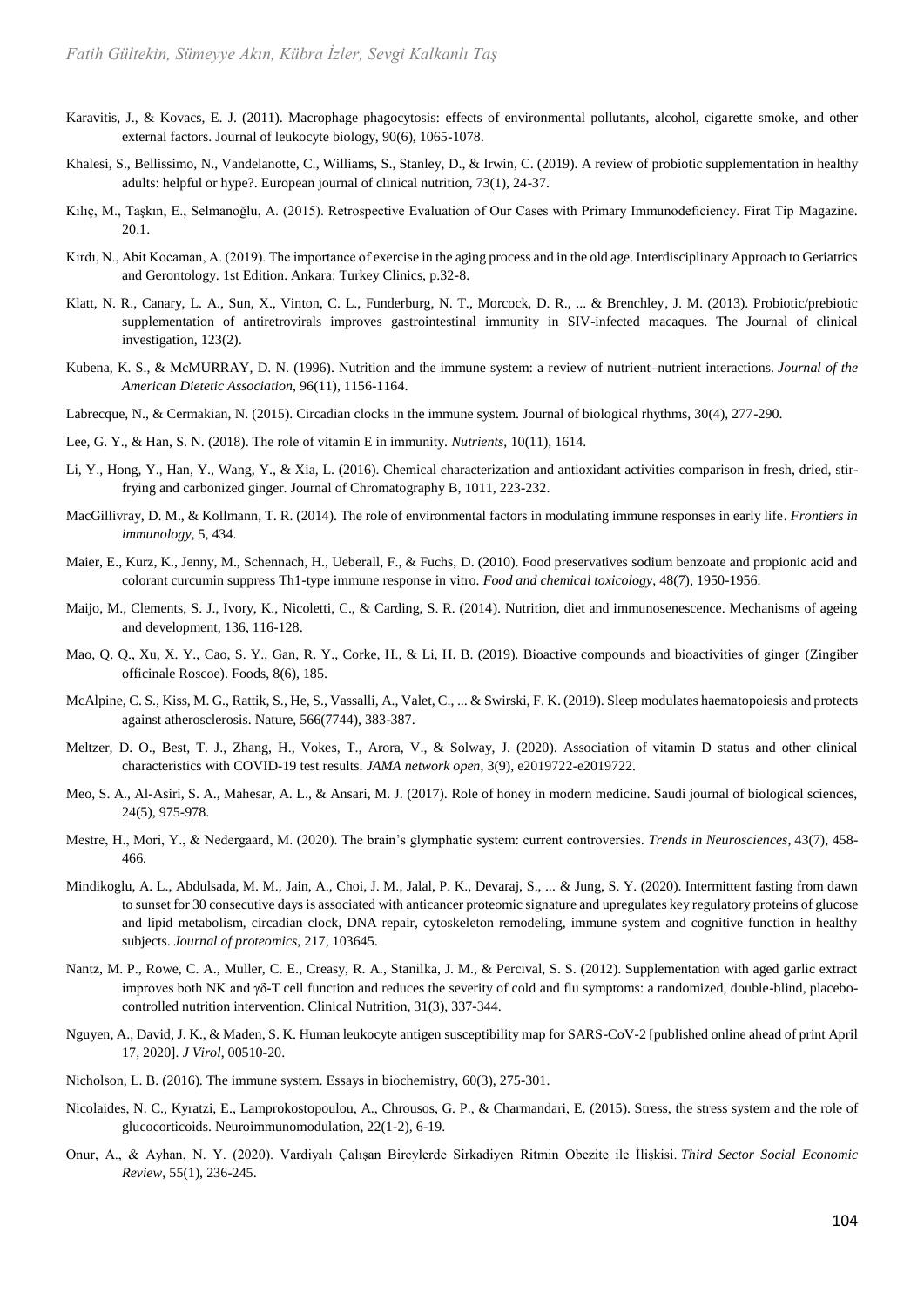- Padgett, D. A., Sheridan, J. F., Dorne, J., Berntson, G. G., Candelora, J., & Glaser, R. (1998). Social stress and the reactivation of latent herpes simplex virus type 1. *Proceedings of the National Academy of Sciences of the United States of America*, 95(12), 7231–7235. https://doi.org/10.1073/pnas.95.12.7231
- Palomares, O., Akdis, M., Martín‐Fontecha, M., & Akdis, C. A. (2017). Mechanisms of immune regulation in allergic diseases: the role of regulatory T and B cells. Immunological reviews, 278(1), 219-236.
- Pazir, F., & Alper, Y. (2018). Carob bean (Ceratonia siliqua L.) and its products. Anadolu Ege Tarımsal Araştırma Enstitüsü Dergisi, 28(1), 108-112.
- Prasad, A. S. (2008). Clinical, immunological, anti-inflammatory and antioxidant roles of zinc. Experimental gerontology, 43(5), 370-377.
- Prasad, A. S. (2008). Zinc in human health: effect of zinc on immune cells. Molecular medicine, 14(5), 353-357.
- Rico-Rosillo, M. G., & Vega-Robledo, G. B. (2018). Sleep and immune system. Revista Alergia Mexico, 65(2), 160-170.
- Rivas, M. N., & Chatila, T. A. (2016). Regulatory T cells in allergic diseases. Journal of Allergy and Clinical Immunology, 138(3), 639-652.
- Rodrigues, C., & Percival, S. S. (2019). Immunomodulatory effects of glutathione, garlic derivatives, and hydrogen sulfide. Nutrients, 11(2), 295.
- Roller, M., Rechkemmer, G., & Watzl, B. (2004). Prebiotic inulin enriched with oligofructose in combination with the probiotics Lactobacillus rhamnosus and Bifidobacterium lactis modulates intestinal immune functions in rats. The journal of Nutrition, 134(1), 153-156.
- Ross, A. C. (1996). Vitamin A deficiency and retinoid repletion regulate the antibody response to bacterial antigens and the maintenance of natural killer cells. Clinical immunology and immunopathology, 80(3), S63-S72.
- Roved, J., Westerdahl, H., & Hasselquist, D. (2017). Sex differences in immune responses: Hormonal effects, antagonistic selection, and evolutionary consequences. Hormones and Behavior, 88, 95-105.
- Roy, M., Kiremidjian-Schumacher, L., Wishe, H. I., Cohen, M. W., & Stotzky, G. (1994). Supplementation with selenium and human immune cell functions. *Biological trace element research*, 41(1), 103-114.
- Ruel, M. T. (2003). Is dietary diversity an indicator of food security or dietary quality? A review of measurement issues and research needs. Food and nutrition bulletin, 24(2), 231-232.
- Sabetta, J. R., DePetrillo, P., Cipriani, R. J., Smardin, J., Burns, L. A., & Landry, M. L. (2010). Serum 25-hydroxyvitamin d and the incidence of acute viral respiratory tract infections in healthy adults. PloS one, 5(6), e11088.
- Sakhr, K., & El Khatib, S. (2020). Physiochemical properties and medicinal, nutritional and industrial applications of Lebanese Sumac (Syrian Sumac-Rhus coriaria): A review. Heliyon, 6(1), e03207.
- Salmerón, I. (2017). Fermented cereal beverages: From probiotic, prebiotic and synbiotic towards Nanoscience designed healthy drinks. *Letters in applied microbiology*, 65(2), 114-124.
- Savaş N. (2015). HIV/AIDS (Human Immunodeficiency Virus / Acquired Immune Deficiency Syndrome). "Turkey Clinics J Public Health-Special Topics 1, 29-36.
- Schmidt, T., Jonat, W., Wesch, D., Oberg, H. H., Adam-Klages, S., Keller, L., ... & Mundhenke, C. (2018). Influence of physical activity on the immune system in breast cancer patients during chemotherapy. Journal of cancer research and clinical oncology, 144(3), 579- 586.
- Schraufnagel, D. E., Balmes, J. R., Cowl, C. T., De Matteis, S., Jung, S. H., Mortimer, K., ... & Wuebbles, D. J. (2019). Air pollution and noncommunicable diseases: A review by the Forum of International Respiratory Societies' Environmental Committee, Part 2: Air pollution and organ systems. Chest, 155(2), 417-426.
- Schuchardt, J. P., Huss, M., Stauss-Grabo, M., & Hahn, A. (2010). Significance of long-chain polyunsaturated fatty acids (PUFAs) for the development and behaviour of children. European journal of pediatrics, 169(2), 149-164.
- Schulze, M. B., Martínez-González, M. A., Fung, T. T., Lichtenstein, A. H., & Forouhi, N. G. (2018). Food based dietary patterns and chronic disease prevention. *bmj*, 361.
- Schwingshackl, L., & Hoffmann, G. (2015). Diet quality as assessed by the Healthy Eating Index, the Alternate Healthy Eating Index, the Dietary Approaches to Stop Hypertension score, and health outcomes: a systematic review and meta-analysis of cohort studies. *Journal of the Academy of Nutrition and Dietetics*, 115(5), 780-800.
- Şenışık, S. Ç. (2015). Egzersİz ve Bağişiklik Sistemi. *Spor Hekimliği Dergisi*, 50(1), 011-020.
- Shokryazdan, P., Jahromi, M. F., Navidshad, B., & Liang, J. B. (2017). Effects of prebiotics on immune system and cytokine expression. Medical microbiology and immunology, 206(1), 1-9.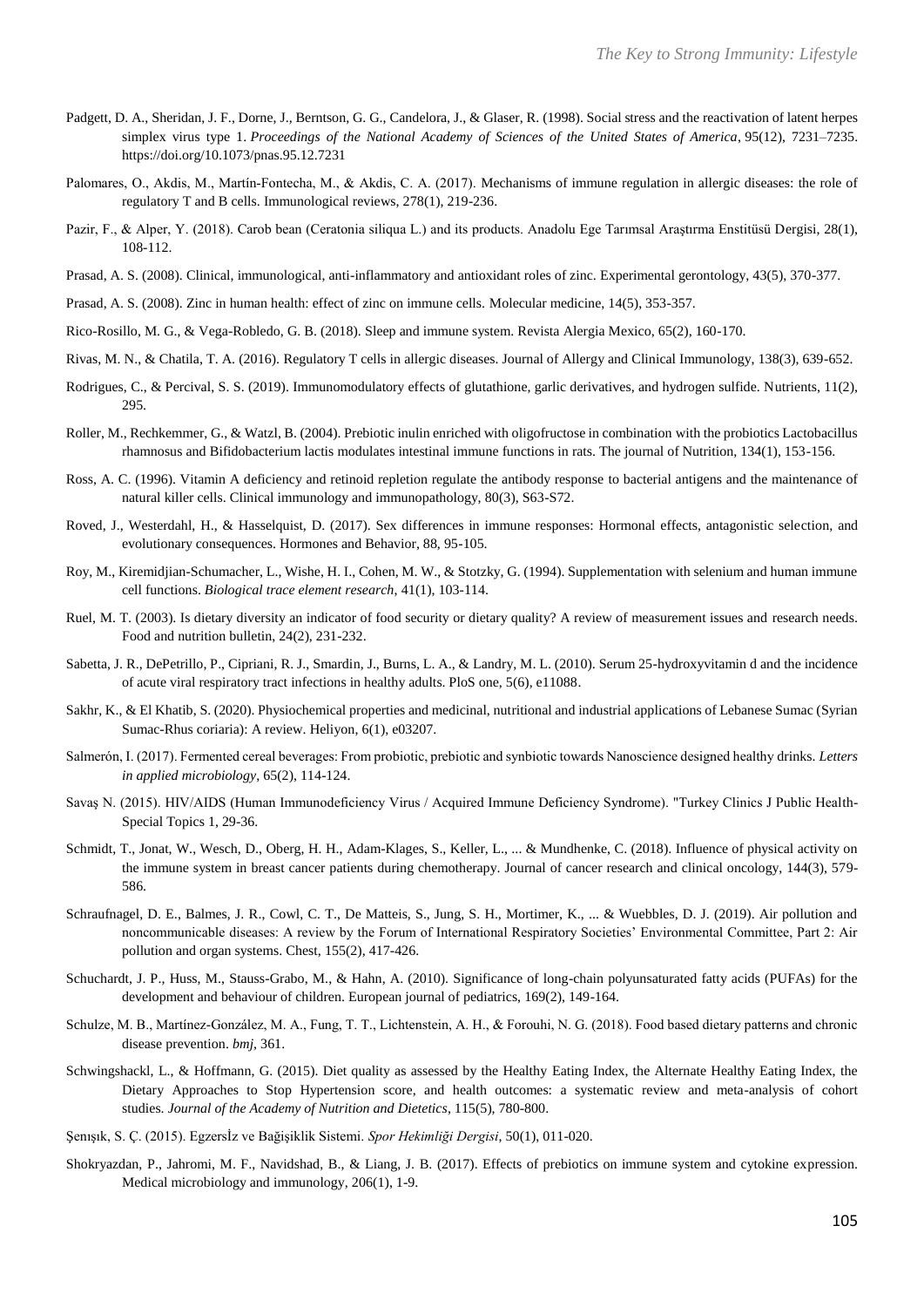- Shor-Posner, G., Miguez, M. J., Pineda, L., Rodriguez, A., Ruiz, P., Castillo, G., ... & Baum, M. (2002). Impact of selenium status on the pathogenesis of mycobacterial disease in HIV-1-infected drug users during the era of highly active antiretroviral therapy. JAIDS-HAGERSTOWN MD-, 29(2), 169-173.
- Simpson, R. J., & Katsanis, E. (2020). The immunological case for staying active during the COVID-19 pandemic. Brain, behavior, and immunity, 87, 6.
- Simpson, R. J., Campbell, J. P., Gleeson, M., Krüger, K., Nieman, D. C., Pyne, D. B., ... & Walsh, N. P. (2020). Can exercise affect immune function to increase susceptibility to infection?. Exercise immunology review, 26, 8-22.
- Sitlinger, A., Brander, D. M., & Bartlett, D. B. (2020). Impact of exercise on the immune system and outcomes in hematologic malignancies. Blood advances, 4(8), 1801-1811.
- Sorice, A., Guerriero, E., Capone, F., Colonna, G., Castello, G., & Costantini, S. (2014). Ascorbic acid: its role in immune system and chronic inflammation diseases. *Mini reviews in medicinal chemistry*, 14(5), 444-452.
- Stavrou, I. J., Christou, A., & Kapnissi-Christodoulou, C. P. (2018). Polyphenols in carobs: A review on their composition, antioxidant capacity and cytotoxic effects, and health impact. Food chemistry, 269, 355-374.
- Takooree, H., Aumeeruddy, M. Z., Rengasamy, K. R., Venugopala, K. N., Jeewon, R., Zengin, G., & Mahomoodally, M. F. (2019). A systematic review on black pepper (Piper nigrum L.): From folk uses to pharmacological applications. Critical reviews in food science and nutrition, 59(sup1), S210-S243.
- Torlak, M. (2018). Journal of Yaşlanma ve Egzersiz. Spor Bilimleri Araştırmaları, 3 (1), 128-144. DOI: 10.25307/jssr.423106
- Turley, A. E., Zagorski, J. W., & Rockwell, C. E. (2015). The Nrf2 activator tBHQ inhibits T cell activation of primary human CD4 T cells. *Cytokine*, 71(2), 289-295.
- Turul, T., & Tezcan, İ. (2003). Primer immün yetmezlik hastalıklarına yaklaşım. *Sted*, 12(7), 253-257.
- Urashima, M., Segawa, T., Okazaki, M., Kurihara, M., Wada, Y., & Ida, H. (2010). Randomized trial of vitamin D supplementation to prevent seasonal influenza A in schoolchildren. The American journal of clinical nutrition, 91(5), 1255-1260.
- Velázquez-Sámano, G., Collado-Chagoya, R., Cruz-Pantoja, R. A., Velasco-Medina, A. A., & Rosales-Guevara, J. (2019). Hypersensitivity reactions to food additives Reacciones de hipersensibilidad a aditivos alimentarios. *ergia M*, 66(3), 329-339.
- Venter, C., Eyerich, S., Sarin, T., & Klatt, K. C. (2020). Nutrition and the immune system: a complicated tango. *Nutrients*, 12(3), 818.
- Venter, C., Greenhawt, M., Meyer, R. W., Agostoni, C., Reese, I., du Toit, G., ... & O'Mahony, L. (2020). EAACI position paper on diet diversity in pregnancy, infancy and childhood: Novel concepts and implications for studies in allergy and asthma. Allergy, 75(3), 497-523.
- Vidya Vijayan, K. K., Karthigeyan, K. P., Tripathi, S. P., & Hanna, L. E. (2017). Pathophysiology of CD4+ T-cell depletion in HIV-1 and HIV-2 infections. Frontiers in immunology, 8, 580.
- Vojdani, A., & Vojdani, C. (2015). Immune reactivity to food coloring. *Altern Ther*, 21, 1-100.
- Vulevic, J., Drakoularakou, A., Yaqoob, P., Tzortzis, G., & Gibson, G. R. (2008). Modulation of the fecal microflora profile and immune function by a novel trans-galactooligosaccharide mixture (B-GOS) in healthy elderly volunteers. The American journal of clinical nutrition, 88(5), 1438-1446.
- Wang, C., Wang, H., Luo, J., Hu, Y., Wei, L., Duan, M., & He, H. (2009). Selenium deficiency impairs host innate immune response and induces susceptibility to Listeria monocytogenes infection. BMC immunology, 10(1), 1-12.
- Wang, J., Liu, S., Li, G., & Xiao, J. (2020). Exercise Regulates the Immune. Physical Exercise for Human Health, 1228, 395.
- Wessels, I., Maywald, M., & Rink, L. (2017). Zinc as a gatekeeper of immune function. Nutrients, 9(12), 1286.
- Xie, L., Kang, H., Xu, Q., Chen, M. J., Liao, Y., Thiyagarajan, M., ... & Nedergaard, M. (2013). Sleep drives metabolite clearance from the adult brain. *science*, 342(6156), 373-377.
- Yadav, A., Kumar, A., Das, M., & Tripathi, A. (2016). Sodium benzoate, a food preservative, affects the functional and activation status of splenocytes at non cytotoxic dose. Food and Chemical Toxicology, 88, 40-
- Yardim, H. N. (2019). *Obez ve obez olmayan bireylerin probiyotik besin tüketim sıklıklarının karşılaştırılması* (Master's thesis, Sağlık Bilimleri Enstitüsü).
- Yüce, S. (2016). Düşük doz radyasyona mesleki olarak maruz kalmanın genotoksikolojik açıdan değerlendirilmesi (Master's thesis, Adnan Menderes Üniversitesi, Fen Bilimleri Enstitüsü).